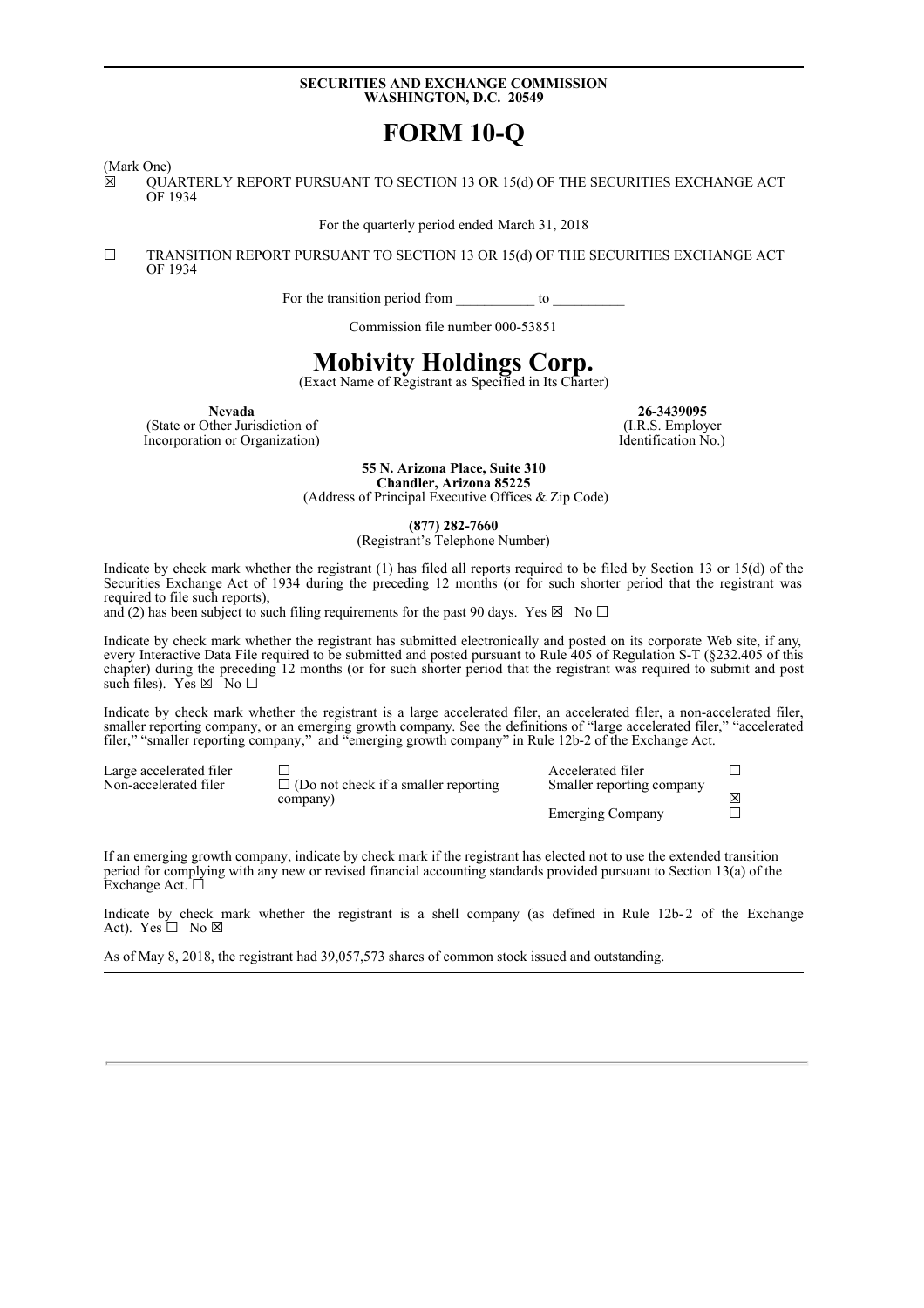## **MOBIVITY HOLDINGS CORP.**

## **TABLE OF CONTENTS**

|                       |                                                                                                                                                        | Page           |
|-----------------------|--------------------------------------------------------------------------------------------------------------------------------------------------------|----------------|
|                       | <b>PART I FINANCIAL INFORMATION</b>                                                                                                                    |                |
| Item 1.               | <b>Financial Statements</b>                                                                                                                            |                |
|                       | Condensed Consolidated Balance Sheets as of March 31, 2018 (Unaudited) and December 31, 2017                                                           |                |
|                       | Condensed Consolidated Statements of Operations and Comprehensive Income for the three months<br>ended March 31, 2018 and 2017 (Unaudited)             | $\overline{2}$ |
|                       | Condensed Consolidated Statement of Stockholders' Equity for the three months ended March 31,<br>2018 (Unaudited) and the year ended December 31, 2017 | 3              |
|                       | Condensed Consolidated Statements of Cash Flows for the three months ended March 31, 2018 and<br>2017 (Unaudited)                                      | 4              |
|                       | Notes to Condensed Consolidated Financial Statements (Unaudited)                                                                                       | 5              |
| Item 2.               | Management's Discussion and Analysis of Financial Condition and Results of Operations                                                                  | 18             |
| Item 3.               | Quantitative and Qualitative Disclosures About Market Risk                                                                                             | 23             |
| Item 4.               | <b>Controls and Procedures</b>                                                                                                                         | 23             |
|                       |                                                                                                                                                        |                |
|                       | <b>PART II OTHER INFORMATION</b>                                                                                                                       |                |
| Item 1.               | <b>Legal Proceedings</b>                                                                                                                               | 23             |
|                       | Item 1A. Risk Factors                                                                                                                                  | 23             |
| Item 2.               | Unregistered Sales of Equity Securities and Use of Proceeds                                                                                            | 23             |
| Item 3.               | <b>Defaults upon Senior Securities</b>                                                                                                                 | 24             |
| Item 4.               | <b>Mine Safety Disclosures</b>                                                                                                                         | 24             |
| Item 5.               | <b>Other Information</b>                                                                                                                               | 24             |
| Item 6.               | Exhibits                                                                                                                                               | 24             |
| <b>Signature Page</b> |                                                                                                                                                        | 24             |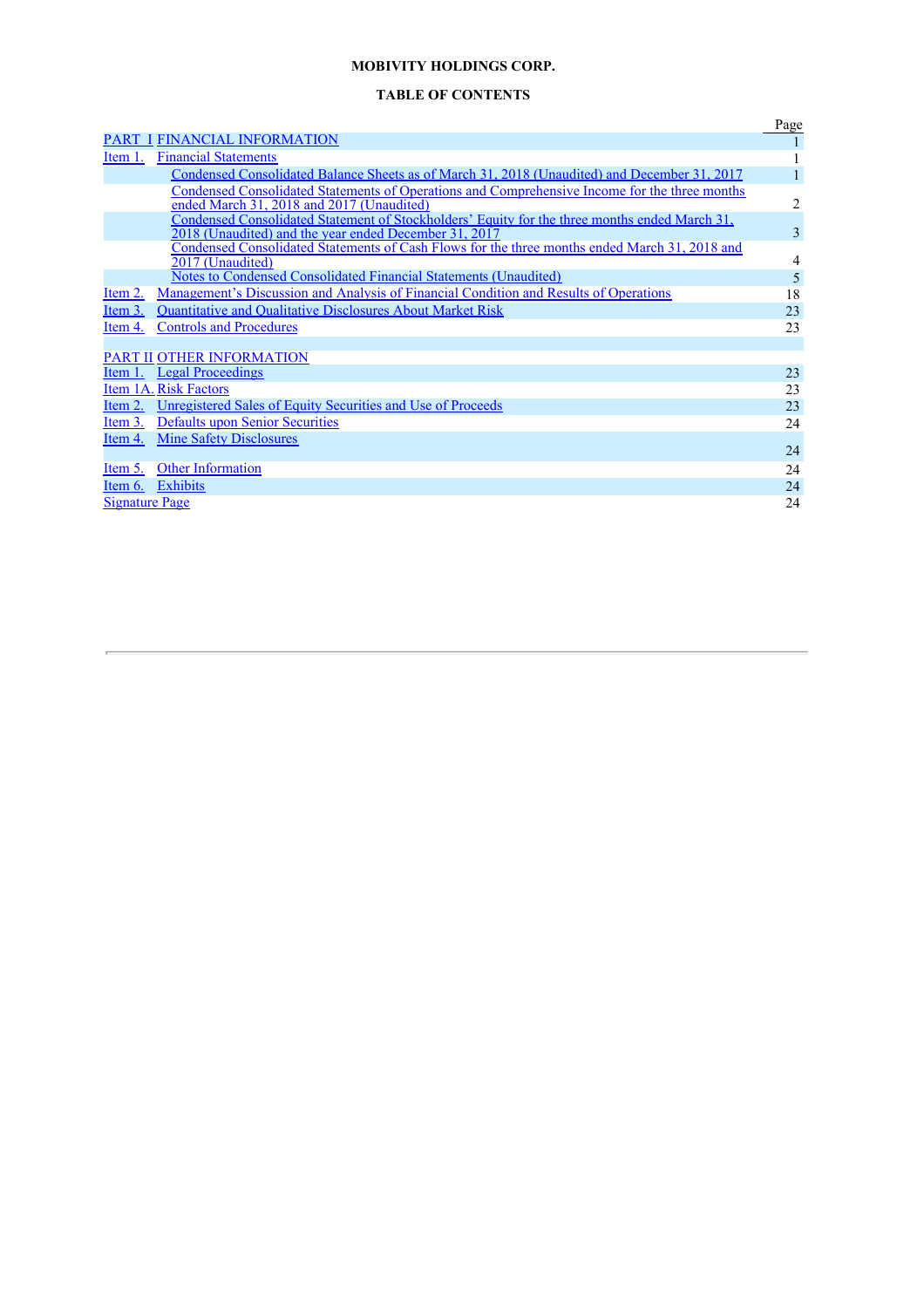## **PART I – FINANCIAL INFORMATION**

## **Item 1. Financial Statements**

#### **Mobivity Holdings Corp. Condensed Consolidated Balance Sheets**

|                                                                                                     |              | March 31,<br>2018<br>(Unaudited) |               | December 31,<br>2017<br>(Audited) |
|-----------------------------------------------------------------------------------------------------|--------------|----------------------------------|---------------|-----------------------------------|
| <b>ASSETS</b>                                                                                       |              |                                  |               |                                   |
| <b>Current assets</b>                                                                               |              |                                  |               |                                   |
| Cash                                                                                                | $\mathbb{S}$ | 419,373                          | $\mathcal{S}$ | 460,059                           |
| Accounts receivable, net of allowance for doubtful accounts of \$1,189 and<br>\$2,280, respectively |              | 1,457,634                        |               | 885,743                           |
| Other current assets                                                                                |              | 202,412                          |               | 209,536                           |
| <b>Total current assets</b>                                                                         |              | 2,079,419                        |               | 1,555,338                         |
| Goodwill                                                                                            |              | 803,118                          |               | 803,118                           |
| Intangible assets, net                                                                              |              | 600,296                          |               | 676,436                           |
| Accounts receivable, long term                                                                      |              | 824,272                          |               |                                   |
| Other assets                                                                                        |              | 91,124                           |               | 88,916                            |
| <b>TOTAL ASSETS</b>                                                                                 | $\mathbf S$  | 4,398,229                        | $\mathbf{s}$  | 3,123,808                         |
| <b>LIABILITIES AND STOCKHOLDERS' EQUITY</b>                                                         |              |                                  |               |                                   |
| <b>Current liabilities</b>                                                                          |              |                                  |               |                                   |
| Accounts payable                                                                                    | \$           | 1,148,953                        | <sup>\$</sup> | 1,096,003                         |
| Accrued interest                                                                                    |              | 15,083                           |               | 1,168                             |
| Accrued and deferred personnel compensation                                                         |              | 761,805                          |               | 590,500                           |
| Deferred revenue and customer deposits                                                              |              | 1,602,711                        |               | 1,429,266                         |
| Notes payable, net - current maturities                                                             |              | 170,592                          |               | 2,236,224                         |
| Other current liabilities                                                                           |              | 429,789                          |               | 226,355                           |
| <b>Total current liabilities</b>                                                                    |              | 4,128,933                        |               | 5,579,516                         |
| <b>Non-current liabilities</b>                                                                      |              |                                  |               |                                   |
| Notes payable, net - long term                                                                      |              | 1,423,495                        |               | 180,810                           |
| Other long term liabilities                                                                         |              | 582,626                          |               |                                   |
| <b>Total non-current liabilities</b>                                                                |              | 2.006.121                        |               | 180,810                           |
| <b>Total liabilities</b>                                                                            |              | 6,135,054                        |               | 5,760,326                         |
| <b>Commitments and Contingencies (See Note 9)</b><br><b>Stockholders' equity</b>                    |              |                                  |               |                                   |
| Common stock, \$0.001 par value; 100,000,000 shares authorized; 39,057,573                          |              |                                  |               |                                   |
| and 37,025,140, shares issued and outstanding                                                       |              | 39,058                           |               | 37,025                            |
| Equity payable                                                                                      |              | 100,862                          |               | 100,862                           |
| Additional paid-in capital                                                                          |              | 80,325,094                       |               | 77,910,842                        |
| Accumulated other comprehensive loss                                                                |              | (78, 379)                        |               | (65,764)                          |
| Accumulated deficit                                                                                 |              | (82, 123, 460)                   |               | (80,619,483)                      |
| Total stockholders' equity                                                                          |              | (1,736,825)                      |               | (2,636,518)                       |
| <b>TOTAL LIABILITIES AND STOCKHOLDERS' EQUITY</b>                                                   | \$           | 4,398,229                        | $\mathbf{\$}$ | 3,123,808                         |

*See accompanying notes to these unaudited condensed consolidated financial statements.*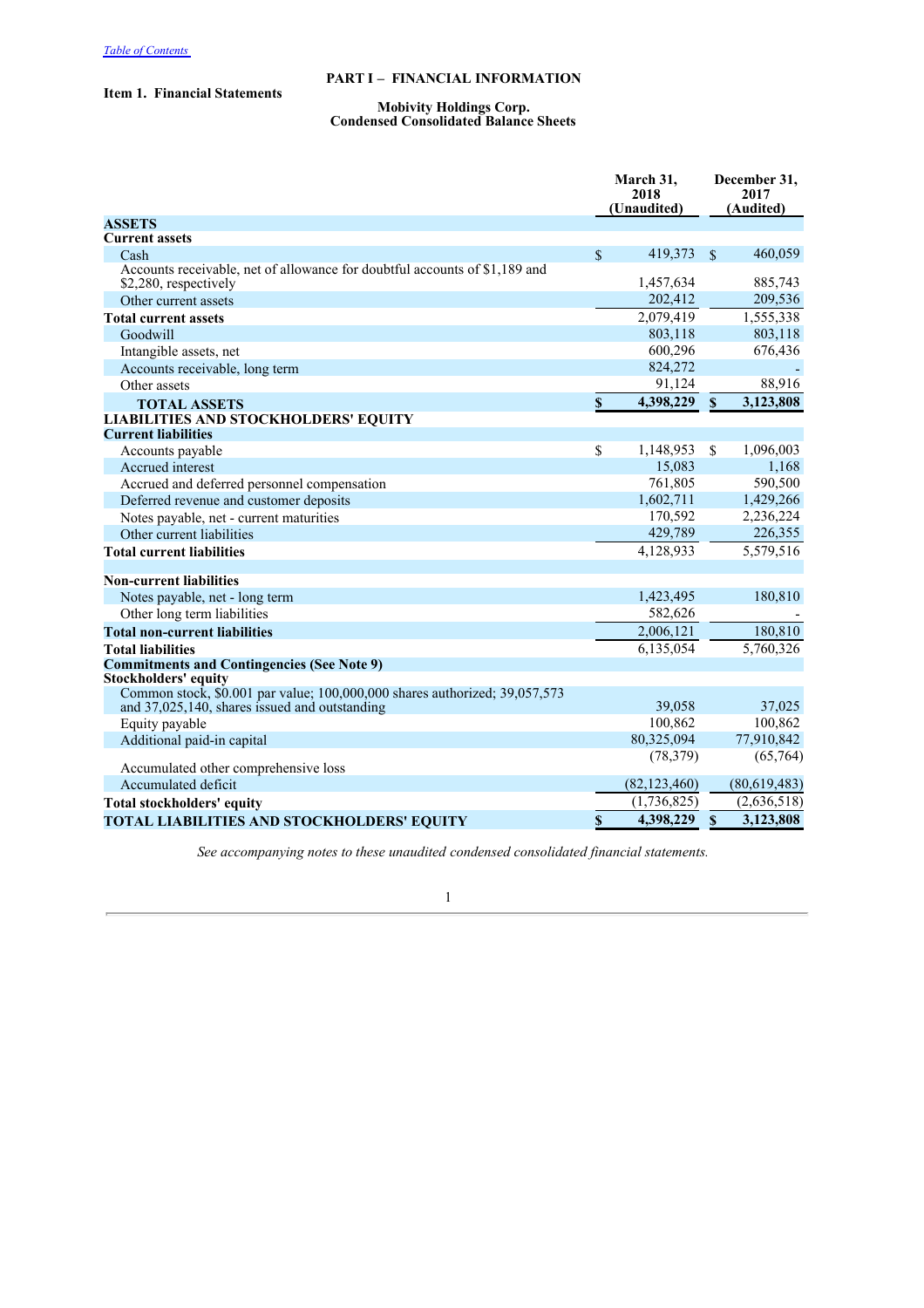#### **Mobivity Holdings Corp. Condensed Consolidated Statements of Operations and Comprehensive Income (Unaudited)**

|                                                                            | <b>Three Months Ended</b><br>March 31, |             |                           |               |  |  |
|----------------------------------------------------------------------------|----------------------------------------|-------------|---------------------------|---------------|--|--|
|                                                                            |                                        | 2018        |                           | 2017          |  |  |
| <b>Revenues</b>                                                            |                                        |             |                           |               |  |  |
| Revenues                                                                   | \$                                     | 3,693,328   | \$                        | 2,113,283     |  |  |
| Cost of revenues                                                           |                                        | 793,389     |                           | 557,388       |  |  |
| <b>Gross profit</b>                                                        |                                        | 2,899,939   |                           | 1,555,895     |  |  |
| <b>Operating expenses</b>                                                  |                                        |             |                           |               |  |  |
| General and administrative                                                 |                                        | 1,248,343   |                           | 1,015,418     |  |  |
| Sales and marketing                                                        |                                        | 1,461,580   |                           | 1,208,785     |  |  |
| Engineering, research, and development                                     |                                        | 1,531,598   |                           | 589,322       |  |  |
| Depreciation and amortization                                              |                                        | 96,970      |                           | 68,746        |  |  |
| <b>Total operating expenses</b>                                            |                                        | 4,338,491   |                           | 2,882,271     |  |  |
| <b>Loss from operations</b>                                                |                                        | (1,438,552) |                           | (1,326,376)   |  |  |
| Other income/(expense)                                                     |                                        |             |                           |               |  |  |
| Interest income                                                            |                                        | 456         |                           | 904           |  |  |
| Interest expense                                                           |                                        | (57, 489)   |                           | (21, 106)     |  |  |
| Gain on sale of fixed assets                                               |                                        | (8, 722)    |                           |               |  |  |
| Foreign currency (loss) gain                                               |                                        | 330         |                           | (2,648)       |  |  |
| Total other income/(expense)                                               |                                        | (65, 425)   |                           | (22, 850)     |  |  |
| <b>Loss before income taxes</b>                                            |                                        | (1,503,977) |                           | (1,349,226)   |  |  |
| Income tax expense                                                         |                                        |             |                           |               |  |  |
| <b>Net loss</b>                                                            |                                        | (1,503,977) |                           | (1,349,226)   |  |  |
| Other comprehensive loss, net of income tax                                |                                        |             |                           |               |  |  |
| Foreign currency translation adjustments                                   |                                        | (12, 615)   |                           | (5,221)       |  |  |
| <b>Comprehensive loss</b>                                                  | \$                                     | (1,516,592) | $\boldsymbol{\mathsf{S}}$ | (1, 354, 447) |  |  |
| Net loss per share - basic and diluted                                     | \$                                     | (0.04)      | \$                        | (0.04)        |  |  |
| Weighted average number of shares<br>during the period - basic and diluted |                                        | 38,018,733  |                           | 36,388,997    |  |  |

*See accompanying notes to these unaudited condensed consolidated financial statements.*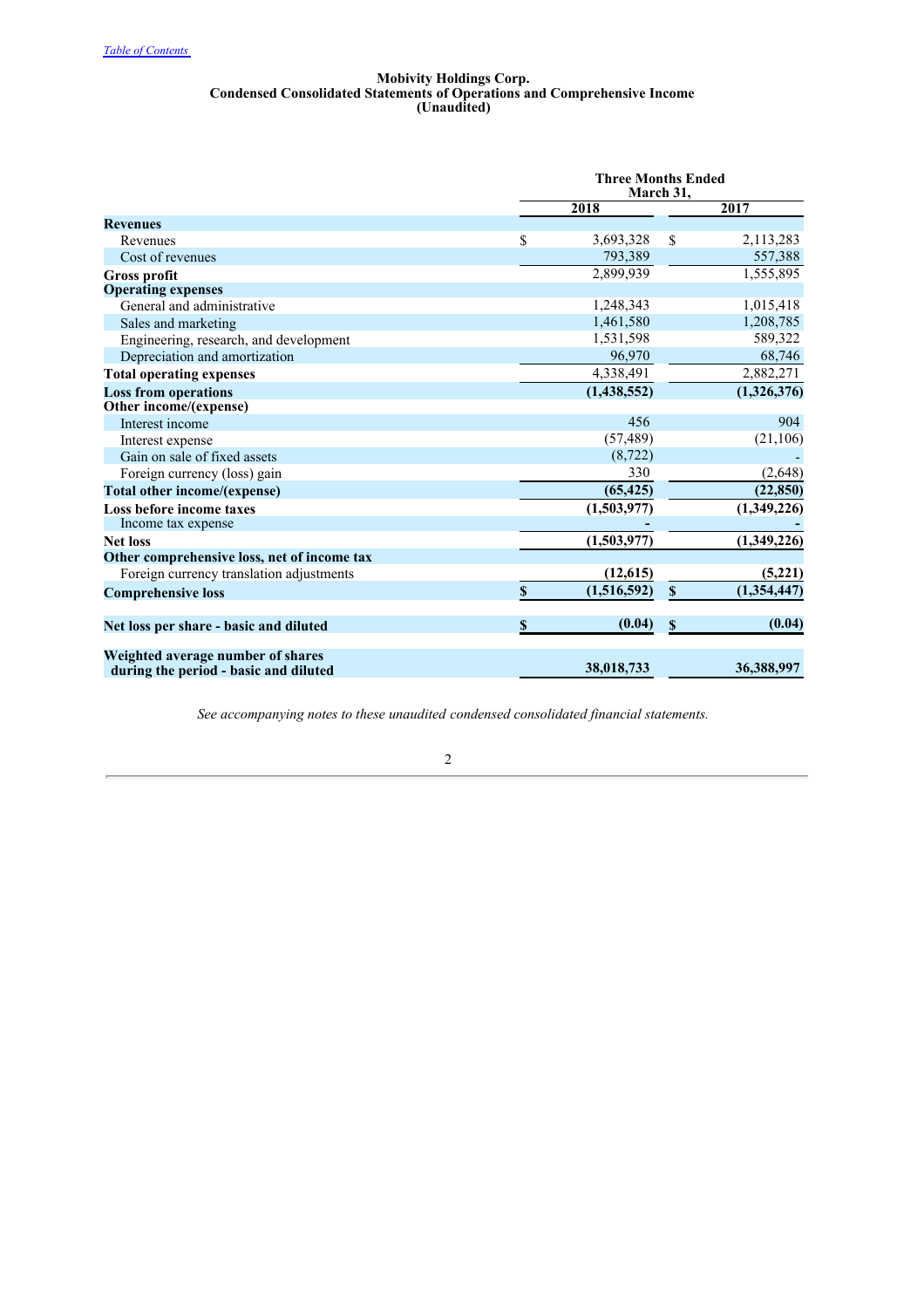#### **Mobivity Holdings Corp. Consolidated Statement of Stockholders' Equity**

|                                                             | <b>Common Stock</b>                |                |              | Equity       | Additional<br>Paid-in | Accumulated<br>Other<br>Comprehensive |          |                                 |             |  |  |  |  |  |  |  |  | Accumulated | Total<br>Stockholders'<br><b>Equity</b> |
|-------------------------------------------------------------|------------------------------------|----------------|--------------|--------------|-----------------------|---------------------------------------|----------|---------------------------------|-------------|--|--|--|--|--|--|--|--|-------------|-----------------------------------------|
|                                                             | <b>Shares</b>                      | <b>Dollars</b> |              | Payable      | Capital               | Loss                                  |          | <b>Deficit</b>                  | (Deficit)   |  |  |  |  |  |  |  |  |             |                                         |
| Balance, December 31, 2016                                  | 36,388,997                         | \$36,389       | $\mathbf{s}$ | $100,862$ \$ | 76,698,383 \$         |                                       |          | $(32,999)$ \$ $(74,673,471)$    | 2,129,164   |  |  |  |  |  |  |  |  |             |                                         |
| Issuance of common stock for options                        |                                    |                |              |              |                       |                                       |          |                                 |             |  |  |  |  |  |  |  |  |             |                                         |
| exercised                                                   | 152,085                            | 152            |              |              | 82,646                |                                       |          |                                 | 82,798      |  |  |  |  |  |  |  |  |             |                                         |
| Issuance of common stock for                                |                                    |                |              |              |                       |                                       |          |                                 |             |  |  |  |  |  |  |  |  |             |                                         |
| restricted stock awards                                     | 484,058                            | 484            |              |              | (484)                 |                                       |          |                                 |             |  |  |  |  |  |  |  |  |             |                                         |
| Stock based compensation                                    |                                    |                |              | -            | 1,130,297             |                                       |          |                                 | 1,130,297   |  |  |  |  |  |  |  |  |             |                                         |
| Foreign currency translation                                |                                    |                |              |              |                       |                                       | (32,765) |                                 | (32,765)    |  |  |  |  |  |  |  |  |             |                                         |
| adjustment                                                  |                                    |                |              |              |                       |                                       |          |                                 |             |  |  |  |  |  |  |  |  |             |                                         |
| Net loss                                                    |                                    |                |              |              |                       |                                       |          | (5,946,012)                     | (5,946,012) |  |  |  |  |  |  |  |  |             |                                         |
| Balance, December 31, 2017                                  | 37,025,140 \$ 37,025 \$ 100,862 \$ |                |              |              | 77,910,842 \$         |                                       |          | $(65,764)$ \$ $(80,619,483)$ \$ | (2,636,518) |  |  |  |  |  |  |  |  |             |                                         |
| Issuance of common stock for warrant<br>conversion          | 2,018,125                          | 2,018          |              |              | 2,151,829             |                                       |          |                                 | 2,153,847   |  |  |  |  |  |  |  |  |             |                                         |
| Issuance of common stock for cashless<br>warrant conversion | 1,808                              | $\overline{2}$ |              |              | (2)                   |                                       |          |                                 |             |  |  |  |  |  |  |  |  |             |                                         |
| Issuance of common stock for options<br>exercised           | 12,500                             | 13             |              |              | 9,582                 |                                       |          |                                 | 9,595       |  |  |  |  |  |  |  |  |             |                                         |
| Stock based compensation                                    |                                    |                |              |              | 252,843               |                                       |          |                                 | 252,843     |  |  |  |  |  |  |  |  |             |                                         |
| Foreign currency translation<br>adjustment                  |                                    |                |              |              |                       |                                       | (12,615) |                                 | (12, 615)   |  |  |  |  |  |  |  |  |             |                                         |
| Net loss                                                    |                                    |                |              |              |                       |                                       |          | (1,503,977)                     | (1,503,977) |  |  |  |  |  |  |  |  |             |                                         |
| Balance, March 31, 2018                                     | 39,057,573 \$ 39,058 \$            |                |              | $100,862$ \$ | 80,325,094            | S                                     |          | $(78,379)$ \$ $(82,123,460)$    | (1,736,825) |  |  |  |  |  |  |  |  |             |                                         |

*See accompanying notes to these unaudited condensed consolidated financial statements.*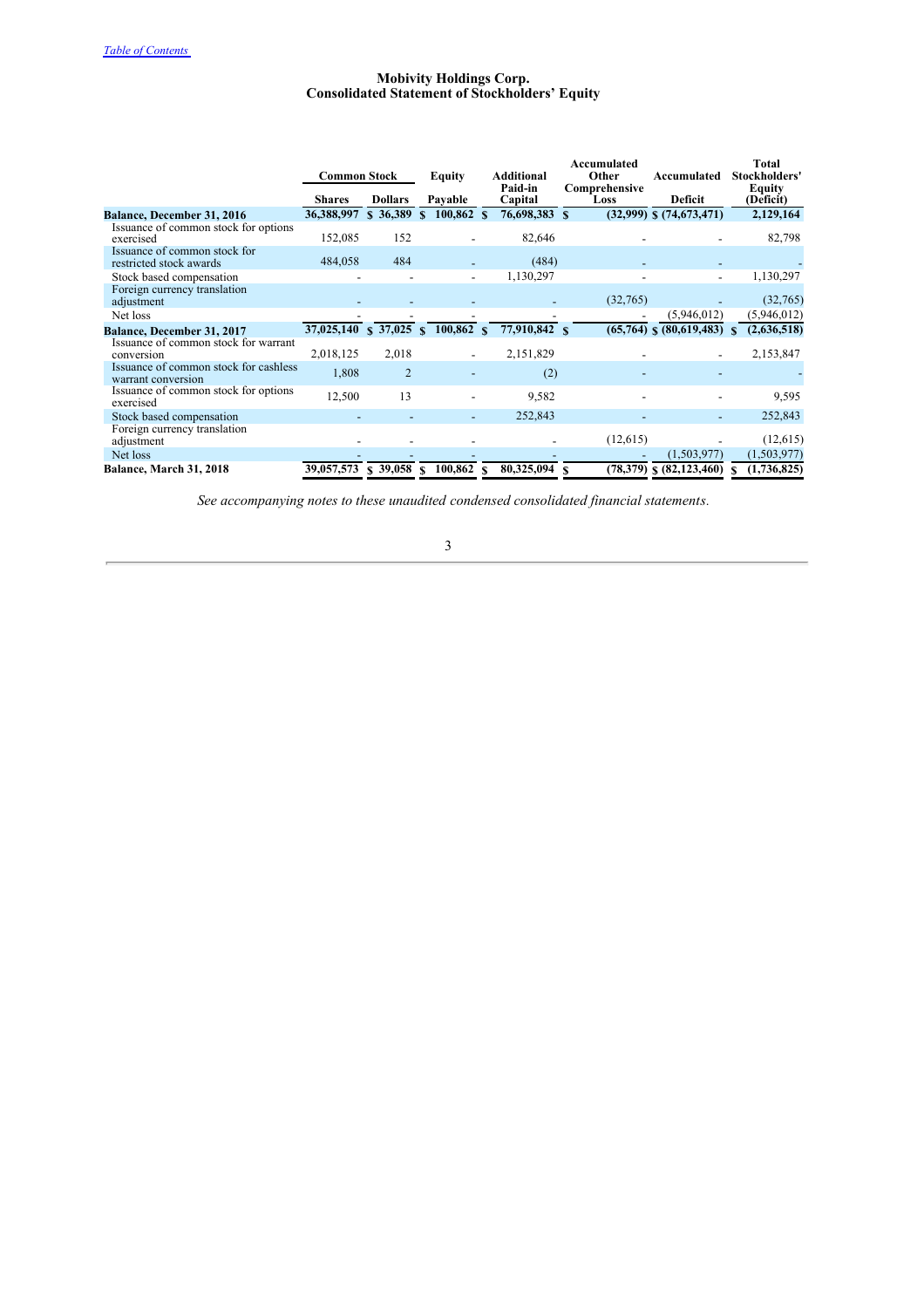#### **Mobivity Holdings Corp. Consolidated Statements of Cash Flows (Unaudited)**

|                                                                             | <b>Three Months Ended</b><br>March 31, |                  |                    |             |  |
|-----------------------------------------------------------------------------|----------------------------------------|------------------|--------------------|-------------|--|
|                                                                             |                                        | 2018             |                    | 2017        |  |
| <b>OPERATING ACTIVITIES</b>                                                 |                                        |                  |                    |             |  |
| Net loss                                                                    | $\mathbf S$                            | $(1,503,977)$ \$ |                    | (1,349,226) |  |
| Adjustments to reconcile net loss to net cash used in operating activities: |                                        |                  |                    |             |  |
| Bad debt expense                                                            |                                        |                  |                    | (9,787)     |  |
| Amortization of deferred financing costs                                    |                                        |                  |                    | 4,245       |  |
| Stock-based compensation                                                    |                                        | 252,842          |                    | 337,417     |  |
| Amortization of debt discount                                               |                                        | 7,786            |                    |             |  |
| Loss on disposal of fixed assets                                            |                                        | 8,722            |                    |             |  |
| Depreciation and amortization expense                                       |                                        | 96,970           |                    | 68,746      |  |
| Adjustments due to ASC 606                                                  |                                        | (713, 568)       |                    |             |  |
| Increase (decrease) in cash resulting from changes in:                      |                                        |                  |                    |             |  |
| Accounts receivable                                                         |                                        | 265,936          |                    | 1,140,079   |  |
| Other current assets                                                        |                                        | 4,151            |                    | (42,760)    |  |
| Other assets                                                                |                                        | 264              |                    | 225         |  |
| Accounts payable                                                            |                                        | 41,690           |                    | (59, 548)   |  |
| Accrued interest                                                            |                                        | 13,915           |                    | 1,999       |  |
| Accrued and deferred personnel compensation                                 |                                        | 149,156          |                    | (93, 297)   |  |
| Other liabilities - non-current                                             |                                        | 58,474           |                    |             |  |
| Other liabilities - current                                                 |                                        | (185, 652)       |                    | (8,529)     |  |
| Deferred revenue and customer deposits                                      |                                        | 166,750          |                    | 247,289     |  |
| Net cash provided by (used in) operating activities                         |                                        | (1, 336, 541)    |                    | 236,853     |  |
| <b>INVESTING ACTIVITIES</b>                                                 |                                        |                  |                    |             |  |
| Purchases of equipment                                                      |                                        | (18,078)         |                    | (2,490)     |  |
| Cash paid for patent                                                        |                                        |                  |                    | (6, 549)    |  |
|                                                                             |                                        | (13,948)         |                    | (246, 178)  |  |
| Capitalized software development costs                                      |                                        |                  |                    |             |  |
| Net cash used in investing activities                                       |                                        | (32, 026)        |                    | (255, 217)  |  |
| <b>FINANCING ACTIVITIES</b>                                                 |                                        |                  |                    |             |  |
| Payments on notes payable                                                   |                                        | (1,902,947)      |                    |             |  |
| Deferred financing costs                                                    |                                        |                  |                    | (15,000)    |  |
| Proceeds from notes payable                                                 |                                        | 1,080,000        |                    | 53,051      |  |
| Proceeds from issuance of common stock, net of issuance costs               |                                        | 2,163,443        |                    |             |  |
| Net cash provided by financing activities                                   |                                        | 1,340,496        |                    | 38,051      |  |
| Effect of foreign currency translation on cash flow                         |                                        | (12, 615)        |                    | (1, 152)    |  |
| Net change in cash                                                          |                                        | (40, 686)        |                    | 18,535      |  |
| Cash at beginning of period                                                 |                                        | 460,059          |                    | 1,188,485   |  |
| Cash at end of period                                                       | \$                                     | 419,373          | $\pmb{\mathbb{S}}$ | 1,207,020   |  |
| <b>Supplemental disclosures:</b>                                            |                                        |                  |                    |             |  |
| Cash paid during period for:                                                |                                        |                  |                    |             |  |
| Interest                                                                    | S                                      | 57,489           | \$                 | 52,960      |  |
| Non cash investing and financing activities:                                |                                        |                  |                    |             |  |
| Issuance of common stock for cashless exercise                              | \$                                     | $\overline{2}$   | \$                 |             |  |

*See accompanying notes to these unaudited condensed consolidated financial statements.*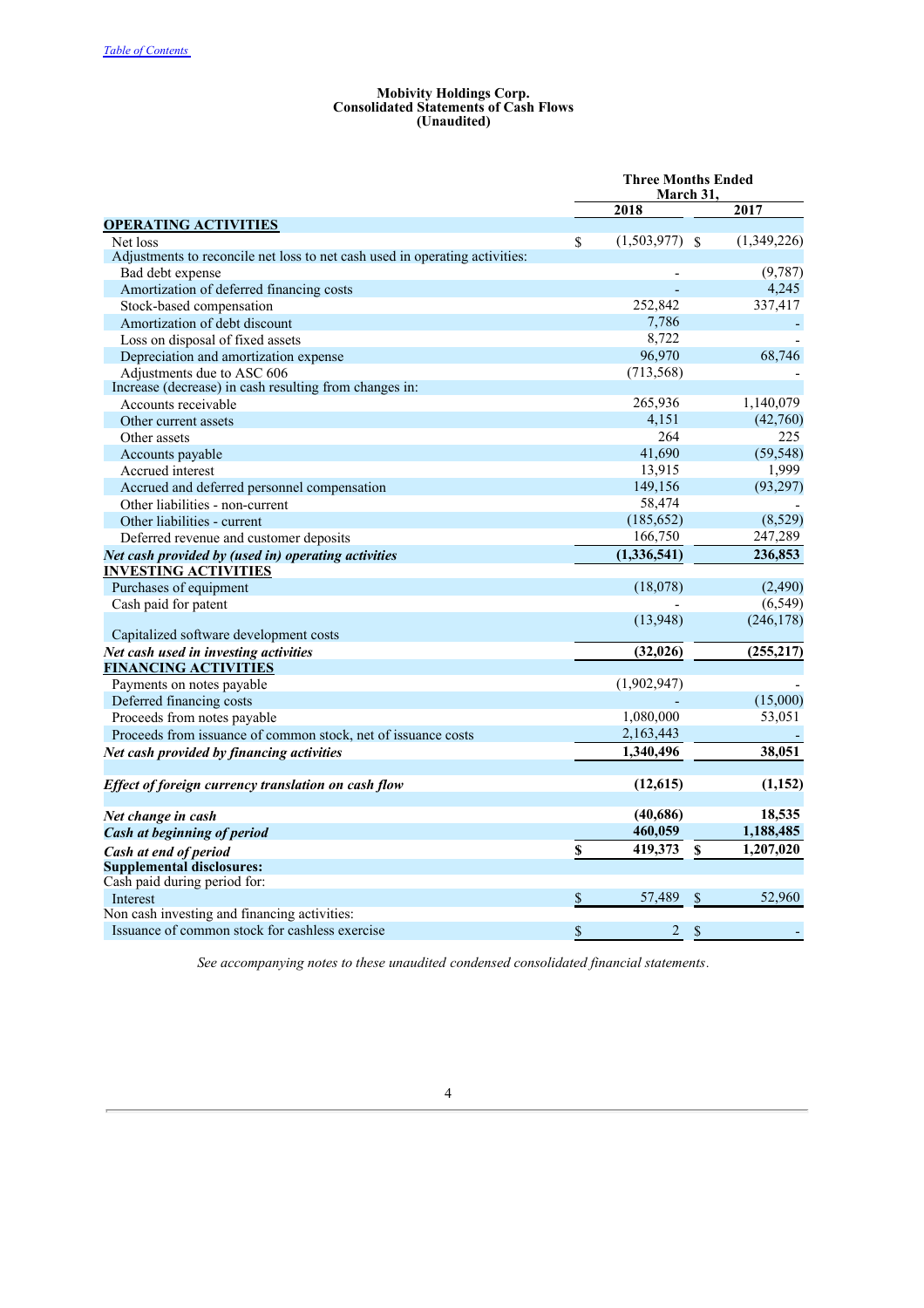#### **Mobivity Holdings Corp. Notes to Condensed Consolidated Financial Statements (Unaudited)**

#### **1. Nature of Operations and Basis of Presentation**

Mobivity Holdings Corp. (the "Company" or "we") is in the business of developing and operating proprietary platforms over which brands and enterprises can conduct national and localized, data-driven mobile marketing campaigns. Our proprietary platforms, consisting of software available to phones, tablets, PCs, and Point of Sale ("POS") systems, allow resellers, brands and enterprises to market their products and services to consumers through text messages sent directly to consumers via mobile phones, mobile smartphone applications, and dynamically printed receipt content. On January 15, 2016, w e completed the acquisition of LiveLenz Inc., a Nova Scotia corporation ("LiveLenz"), a wholly-owned subsidiary. We generate revenue by charging the resellers, brands and enterprises a per-message transactional fee, through fixed or variable software licensing fees, or via advertising fees.

The accompanying unaudited condensed consolidated financial statements have been prepared in accordance with accounting principles generally accepted in the United States of America ("GAAP") for interim financial information and with the instructions to Form 10-Q and Rule 8-03 of Regulation S-X promulgated by the Securities and Exchange Commission ("SEC"). Accordingly, they do not include all of the information and disclosures required by GAAP for annual financial statements. The accompanying unaudited consolidated financial statements should be read in conjunction with the audited consolidated financial statements and notes thereto in the Company's Annual Report on Form 10-K for the year ended December 31, 2017 filed with the SEC on April 11, 2018.

In the opinion of management, such statements include all adjustments (consisting only of normal recurring items) which are considered necessary for a fair presentation of our condensed consolidated financial statements as of March 31, 2018, and for the three months ended March 31, 2018 and 2017. The results of operations for the three months ended March 31, 2018 are not necessarily indicative of the operating results for the full year ending December 31, 2018.

#### **2. Summary of Significant Accounting Policies**

#### *Principles of Consolidation*

The consolidated financial statements include the accounts of the Company and its wholly-owned subsidiaries. All significant intercompany balances and transactions have been eliminated.

#### *Use of Estimates*

The preparation of financial statements in conformity with GAAP requires management to make estimates and assumptions that affect the reported amounts of assets and liabilities and disclosure of contingent assets and liabilities at the date of the financial statements and the reported amounts of expenses during the reporting period. Significant estimates used are those related to stock-based compensation, asset impairments, the valuation and useful lives of depreciable tangible and certain intangible assets, the fair value of common stock used in acquisitions of businesses, the fair value of assets and liabilities acquired in acquisitions of businesses, and the valuation allowance of deferred tax assets. Management believes that these estimates are reasonable; however, actual results may differ from these estimates.

#### *Accounts Receivable, Allowance for Doubtful Accounts and Concentrations*

Accounts receivable are carried at their estimated collectible amounts. We grant unsecured credit to substantially all of our customers. Ongoing credit evaluations are performed and potential credit losses are charged to operations at the time the account receivable is estimated to be uncollectible. Since we cannot necessarily predict future changes in the financial stability of our customers, we cannot guarantee that our reserves will continue to be adequate.

As of March 31, 2018 and December 31, 2017, we recorded an allowance for doubtful accounts of \$1,189 and \$2,280 respectively.

#### *Goodwill and Intangible Assets*

Goodwill is tested for impairment at a minimum on an annual basis. Goodwill is tested for impairment at the reporting unit level by first performing a qualitative assessment to determine whether it is more likely than not that the fair value of the reporting unit is less than its carrying value. If the reporting unit does not pass the qualitative assessment, then the reporting unit's carrying value is compared to its fair value. The fair values of the reporting units are estimated using market and discounted cash flow approaches. Goodwill is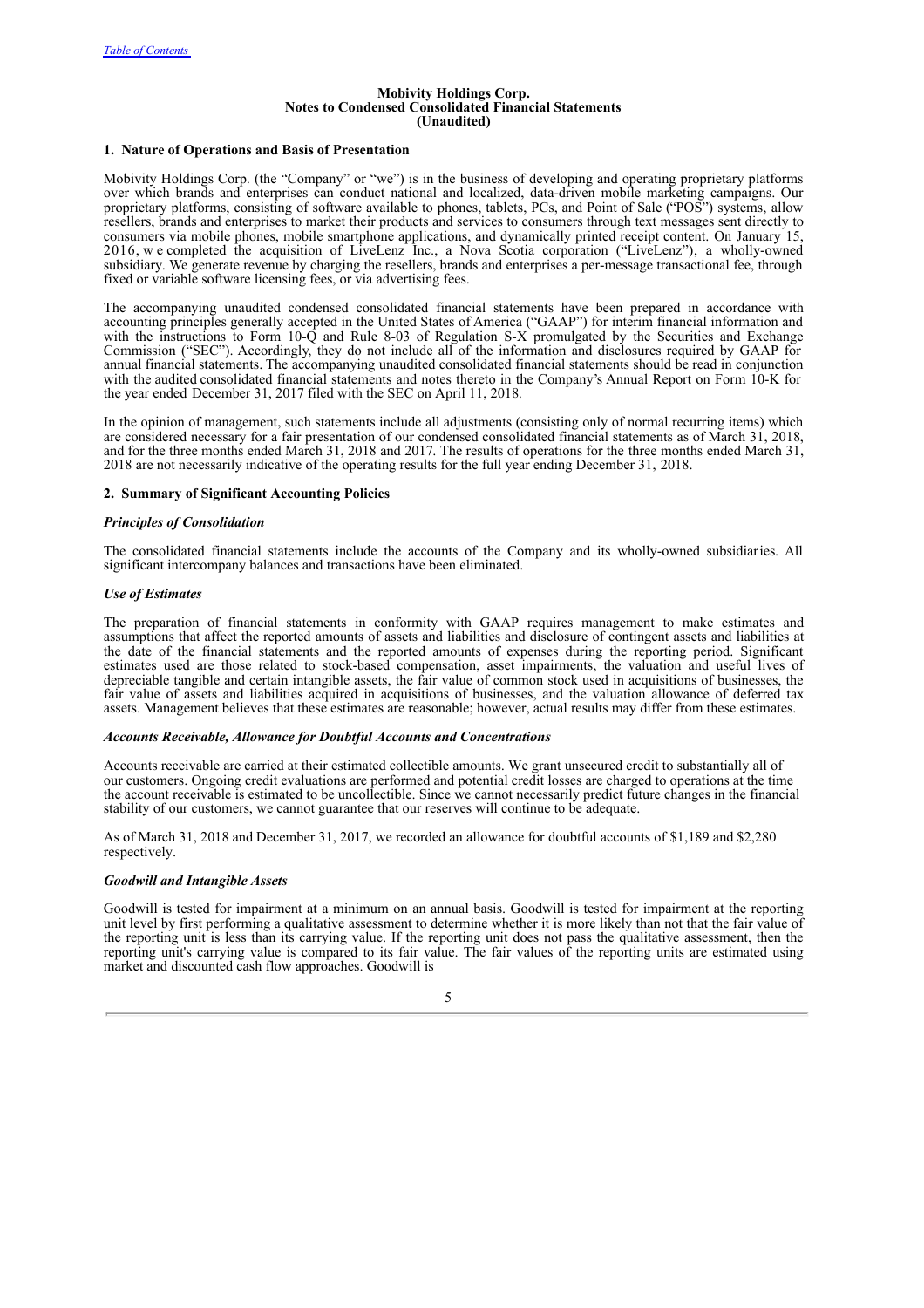considered impaired if the carrying value of the reporting unit exceeds its fair value. The discounted cash flow approach uses expected future operating results. Failure to achieve these expected results may cause a future impairment of goodwill at the reporting unit.

Intangible assets consist of patents and trademarks, purchased customer contracts, purchased customer and merchant relationships, purchased trade names, purchased technology, non-compete agreements, and software development costs. Intangible assets are amortized over the period of estimated benefit using the straight-line method and estimated useful lives ranging from one to twenty years. No significant residual value is estimated for intangible assets.

#### *Software Development Costs*

Software development costs include direct costs incurred for internally developed products and payments made to independent software developers and/or contract engineers. The Company accounts for software development costs in accordance with the FASB guidance for the costs of computer software to be sold, leased, or otherwise marketed ("ASC Subtopic 985-20"). Software development costs are capitalized once the technological feasibility of a product is established and such costs are determined to be recoverable. Technological feasibility of a product encompasses technical design documentation and integration documentation, or the completed and tested product design and working model. Software development costs are capitalized once technological feasibility of a product is established and such costs are determined to be recoverable against future revenues. Technological feasibility is evaluated on a project-by-project basis. Amounts related to software development that are not capitalized are charged immediately to the appropriate expense account. Amounts that are considered 'research and development' that are not capitalized are immediately charged to engineering, research, and development expense.

Capitalized costs for those products that are cancelled or abandoned are charged to product development expense in the period of cancellation. Commencing upon product release, capitalized software development costs are amortized to "Amortization Expense - Development" based on the straight-line method over a twenty-four month period.

The Company evaluates the future recoverability of capitalized software development costs on an annual basis. For products that have been released in prior years, the primary evaluation criterion is ongoing relations with the customer.

#### *Impairment of Long-Lived Assets*

We evaluate long-lived assets (including intangible assets) for impairment whenever events or changes in circumstances indicate that the carrying amount of a long-lived asset may not be recoverable. An asset is considered impaired if its carrying amount exceeds the undiscounted future net cash flow the asset is expected to generate.

#### *Foreign Currency Translation*

The Company translates the financial statements of its foreign subsidiary from the local (functional) currency into US Dollars using the year or reporting period end or average exchange rates in accordance with the requirements of Accounting Standards Codification subtopic 830-10, *Foreign Currency Matters* ("ASC 830-10")*.* Assets and liabilities of these subsidiaries were translated at exchange rates as of the balance sheet date. Revenues and expenses are translated at average rates in effect for the periods presented. The cumulative translation adjustment is included in the accumulated other comprehensive gain (loss) within shareholders' equity. Foreign currency transaction gains and losses arising from exchange rate fluctuations on transactions denominated in a currency other than the functional currency are included in the unaudited Condensed Consolidated Statements of Income and Comprehensive Income.

#### *Revenue Recognition and Concentrations*

Our re•ceipt and re•ach and customer relationship management are hosted solutions. We generate revenue from licensing our software to clients in our software as a service model, per-message and per-minute transactional fees, and customized professional services. We recognize license/subscription fees over the period of the contract, service fees as the services are performed, and per-message or per-minute transaction revenue when the transaction takes place. We recognize revenue at the time that the services are rendered, the selling price is fixed, and collection is reasonably assured, provided no significant obligations remain. We consider authoritative guidance on multiple deliverables in determining whether each deliverable represents a separate unit of accounting. Some customers are billed on a month-to-month basis with no contractual term and are collected by credit card. Revenue is recognized at the time that the services are rendered and the selling price is fixed with a set range of plans. Cash received in advance of the performance of services is recorded as deferred revenue.

During the three months ended March 31, 2018, two customers accounted for 66% of our revenues. During the three months ended March 31, 2017, one customer accounted for 69% of our revenues.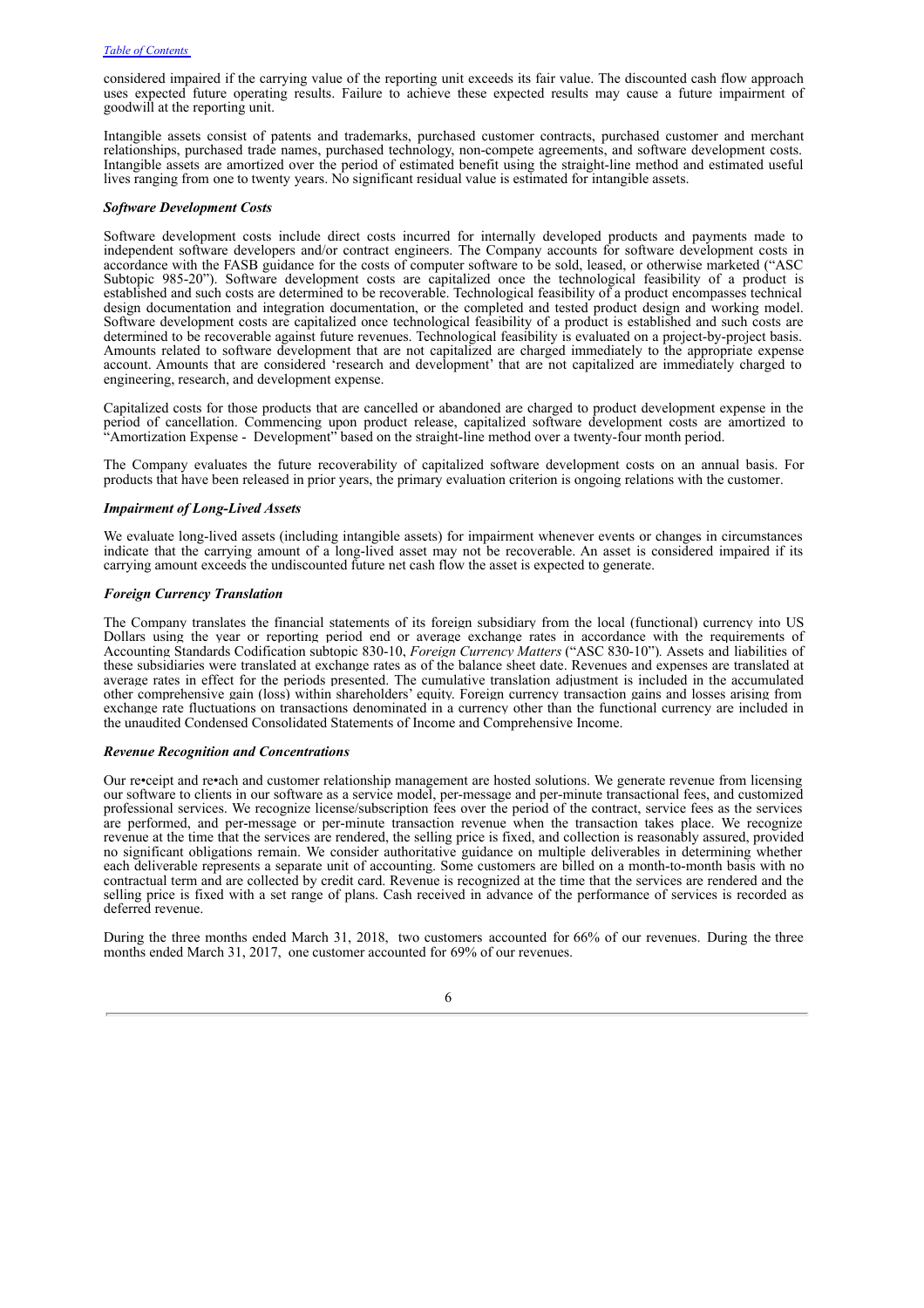#### *Comprehensive Income (Loss)*

Comprehensive income (loss) is defined as the change in equity during a period from transactions and other events and circumstances from non-owner sources. We are required to record all components of comprehensive income (loss) in the consolidated financial statements in the period in which they are recognized. Net income (loss) and other comprehensive income (loss), including foreign currency translation adjustments and unrealized gains and losses on investments, are reported, net of their related tax effect, to arrive at comprehensive income (loss). For the three months ended March 31, 2018 and 2017, the comprehensive loss was \$1,516,592 and \$1,354,447, respectively.

#### *Net Loss Per Common Share*

Basic net loss per share excludes any dilutive effects of options, shares subject to repurchase and warrants. Diluted net loss per share includes the impact of potentially dilutive securities. During the three months ended March 31, 2018 and 2017, we had securities outstanding which could potentially dilute basic earnings per share in the future, but were excluded from the computation of diluted net loss per share, as their effect would have been anti-dilutive.

#### *Reclassifications*

Certain amounts from prior periods have been reclassified to conform to the current period presentation.

#### *Recent Accounting Pronouncements*

Accounting standards promulgated by the FASB are subject to change. Changes in such standards may have an impact on the Company's future financial statements. The following are a summary of recent accounting developments.

In February 2016, the Financial Accounting Standards Board ("FASB") issued Accounting Standards Update ("ASU") 2016-02, "Leases (Topic 842)". Under this guidance, an entity is required to recognize right-of-use assets and lease liabilities on its balance sheet and disclose key information about leasing arrangements. This guidance offers specific accounting guidance for a lessee, a lessor and sale and leaseback transactions. Lessees and lessors are required to disclose qualitative and quantitative information about leasing arrangements to enable a user of the financial statements to assess the amount, timing and uncertainty of cash flows arising from leases. This guidance is effective for annual reporting periods beginning after December 15, 2018, including interim periods within that reporting period, and requires a modified retrospective adoption, with early adoption permitted. The Company is currently evaluating the impact of the adoption of this standard will have on our consolidated financial statements.

In March 2016, the FASB issued ASU 2016-09, "Compensation - Stock Compensation (Topic 718): Improvements to Employee Share-Based Payment Accounting". The standard is intended to simplify several areas of accounting for sharebased compensation arrangements, including the income tax impact, classification on the statement of cash flows and forfeitures. ASU 2016-09 is effective for fiscal years, and interim periods within those years, beginning after December 15, 2016, and early adoption is permitted. The Company elected to early adopt the new guidance in the second quarter of fiscal year 2016 which requires us to reflect any adjustments as of January 1, 2016, the beginning of the annual period that includes the interim period of adoption. The primary impact of adoption was the recognition of additional stock compensation expense and paid-in capital for all periods in fiscal year 2016. Additional amendments to the recognition of excess tax benefits, accounting for income taxes and minimum statutory withholding tax requirements had no impact to retained earnings as of January 1, 2016, where the cumulative effect of these changes are required to be recorded. We have elected to account for forfeitures as they occur to determine the amount of compensation cost to be recognized in each period.

In May 2014, the FASB issued ASU 2014-09 regarding ASC Topic 606, "Revenue from Contracts with Customers." ASU 2014-09 provides principles for recognizing revenue to depict the transfer of promised goods or services to customers in an amount that reflects the consideration to which the entity expects to be entitled in exchange for those goods or services. In August 2015, the FASB issued ASU 2015-14 to defer the effective date by one year with early adoption permitted as of the original effective date. ASU 2014-09 will be effective for our fiscal year beginning January 1, 2018 unless we elect the earlier date of January 1, 2017. In addition, the FASB issued ASU 2016-08, ASU 2016-10, and ASU 2016-12 in March 2016, April 2016, and May 2016, respectively, to help provide interpretive clarifications on the new guidance in ASC Topic 606. The Company is currently evaluating the accounting, transition, and disclosure requirements of the standard and cannot currently estimate the financial statement impact of adoption.

In January 2017, the FASB issued ASU 2017-04, Simplifying the Test for Goodwill Impairment, which removes the second step of the two-step goodwill impairment test. Under ASU 2017-04, an entity will apply a one-step quantitative test and record the amount of goodwill impairment as the excess of a reporting unit's carrying amount over its fair value, not to exceed the total amount of goodwill allocated to the reporting unit. ASU 2017-04 does not amend the optional qualitative assessment of goodwill impairment. Additionally, an entity should consider income tax effects from any taxdeductible goodwill on the carrying amount of the reporting unit when measuring the goodwill impairment loss, if applicable. ASU 2017-04 is effective for annual or any interim goodwill impairment tests in fiscal years beginning after December 15, 2019; early adoption is permitted for interim or annual goodwill impairment tests performed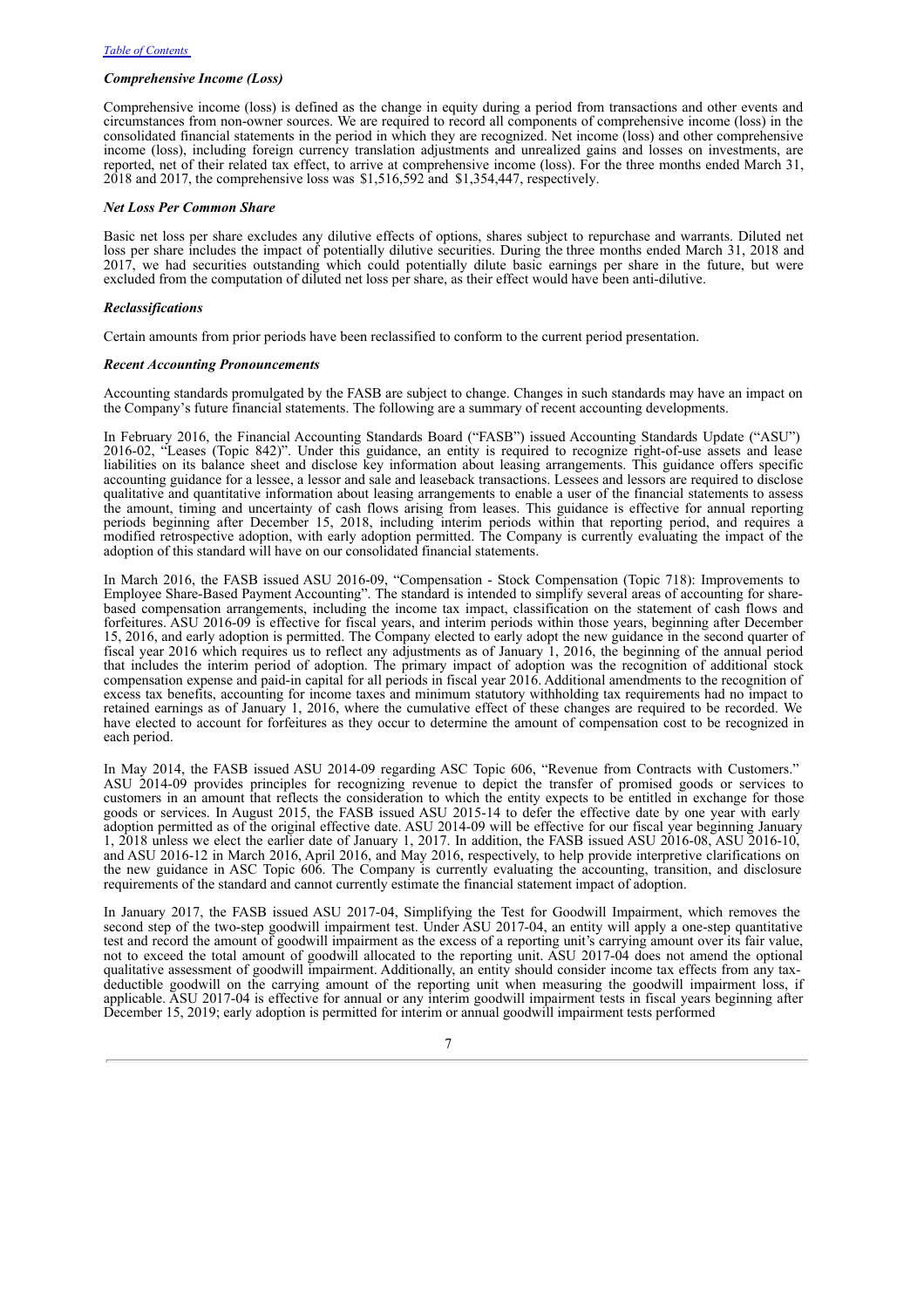on testing dates after January 1, 2017. The Company is currently in the process of evaluating the impact of adopting ASU 2017-04 and cannot currently estimate the financial statement impact of adoption.

#### **3. New Accounting Standards**

#### **Revenue from Contracts with Customers.**

In May 2014, the Financial Accounting Standards Board (FASB) issued ASU 2014-09, *Revenue from Contracts with Customers ("ASC 606")*, which creates a single source of revenue guidance under U.S. GAAP for all companies in all industries and replaces most existing revenue recognition guidance in U.S. GAAP. Under the new standard, revenue is recognized when a customer obtains control of promised goods or services and is recognized in an amount that reflects the consideration which the entity expects to receive in exchange for those goods or services.

Our transition to ASC 606 represents a change in accounting principle. ASC 606 eliminates industry-specific guidance and provides a single revenue recognition model for recognizing revenue from contracts with customers. The core principle of ASC 606 is that a reporting entity should recognize revenue to depict the transfer of promised goods or services to customers in an amount that reflects the consideration to which the reporting entity expects to be entitled for the exchange of those goods or services.

The Company adopted the new standard in the first quarter of its fiscal 2018, using the modified retrospective method. The Company implemented internal controls and key system functionality to enable the preparation of financial information on adoption. The most significant impacts of the adoption of ASC 606 to the Company relate to the acceleration of revenue recognition for sales of custom products subject to a non-cancellable customer purchase orders.

The new standard will primarily impact the Company's revenue recognition for software arrangements. In this area, the new standard will accelerate the recognition of revenue. The table below details both the current and expected revenue recognition timing in these areas:

| Software arrangements:        | Past revenue standard | New ASC 606 revenue standard |
|-------------------------------|-----------------------|------------------------------|
| Perpetual software licenses   | Upfront               | Upfront                      |
| Enterprise license agreements | Ratable               | Upfront                      |
| Software support              | Ratable               | Ratable                      |
| SaaS                          | Ratable               | Ratable                      |

The adoption of ASC 606 has an impact on the Company's Consolidated Statements of Operations and Consolidated Balance Sheets but has no impact on cash provided by or used in operating, financing, or investing activities on the Consolidated Statements of Cash Flows.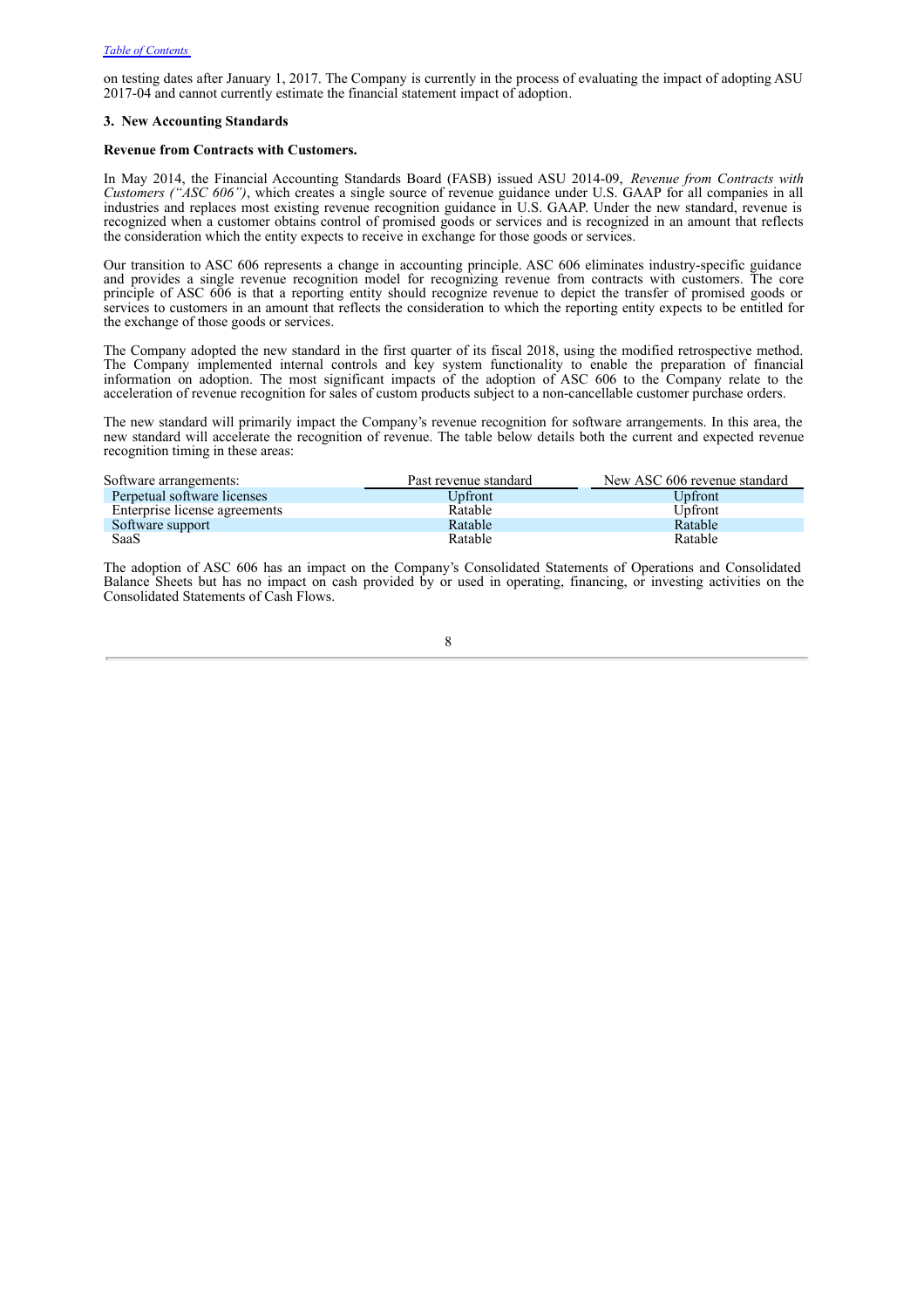## **Financial Statement Impact of Transition to ASC 606**

As noted above, we transitioned to ASC 606 using the modified retrospective method on January 1, 2018. The cumulative effect of this transition to applicable contracts with customers that were not completed as of January 1, 2018 was recorded as an adjustment to stockholders' equity as of that date. As a result of applying the modified retrospective method to transition to ASC 606, the following adjustments were made to the consolidated balance sheet as of January 1, 2018:

|                                                                                                                 | December 31,<br>2017 |                    |               | <b>Adjustments</b><br>due to ASC |               | <b>Adjusted</b><br>January 1, |
|-----------------------------------------------------------------------------------------------------------------|----------------------|--------------------|---------------|----------------------------------|---------------|-------------------------------|
|                                                                                                                 |                      | <b>As Reported</b> |               | 606                              |               | 2018                          |
| <b>ASSETS</b>                                                                                                   |                      |                    |               |                                  |               |                               |
| <b>Current assets</b>                                                                                           |                      |                    |               |                                  |               |                               |
| Cash                                                                                                            | $\mathcal{S}$        | 460,059            | $\mathcal{S}$ |                                  | $\mathcal{S}$ | 460,059                       |
| Accounts receivable, net of allowance for doubtful accounts of<br>\$2,280 and \$2,280, respectively             |                      | 885,743            |               | 544,599                          |               | 1,430,342                     |
| Other current assets                                                                                            |                      | 209,536            |               |                                  |               | 209,536                       |
| <b>Total current assets</b>                                                                                     |                      | 1,555,338          |               | 544,599                          |               | 2,099,937                     |
| Goodwill                                                                                                        |                      | 803,118            |               |                                  |               | 803,118                       |
| Intangible assets, net                                                                                          |                      | 676,436            |               |                                  |               | 676,436                       |
| Accounts receivable, long term                                                                                  |                      |                    |               | 424,023                          |               | 424,023                       |
| Other assets                                                                                                    |                      | 88,916             |               |                                  |               | 88,916                        |
| <b>TOTAL ASSETS</b>                                                                                             | $\mathbf{s}$         | 3,123,808          | $\mathbf{s}$  | 968,622                          | $\mathbf{s}$  | 4,092,430                     |
| <b>LIABILITIES AND STOCKHOLDERS' EQUITY</b>                                                                     |                      |                    |               |                                  |               |                               |
| <b>Current liabilities</b>                                                                                      |                      |                    |               |                                  |               |                               |
| Accounts payable                                                                                                | \$                   | 1,096,003          | \$            | $\overline{\phantom{a}}$         | \$            | 1,096,003                     |
| Accrued interest                                                                                                |                      | 1,168              |               |                                  |               | 1,168                         |
| Accrued and deferred personnel compensation                                                                     |                      | 590,500            |               |                                  |               | 590,500                       |
| Deferred revenue and customer deposits                                                                          |                      | 1,429,266          |               |                                  |               | 1,429,266                     |
| Notes payable, net - current maturities                                                                         |                      | 2,236,224          |               |                                  |               | 2,236,224                     |
| Other current liabilities                                                                                       |                      | 226,355            |               | 191,121                          |               | 417,476                       |
| <b>Total current liabilities</b>                                                                                |                      | 5,579,516          |               | 191,121                          |               | 5,770,637                     |
| <b>Non-current liabilities</b>                                                                                  |                      |                    |               |                                  |               |                               |
| Notes payable, net - long term                                                                                  |                      | 180,810            |               |                                  |               | 180,810                       |
| Other long term liabilities                                                                                     |                      |                    |               | 150,477                          |               | 150,477                       |
| <b>Total non-current liabilities</b>                                                                            |                      | 180,810            |               | 150,477                          |               | 331,287                       |
|                                                                                                                 |                      |                    |               | 341,598                          |               | 6,101,924                     |
| <b>Total liabilities</b><br><b>Commitments and Contingencies (See Note 9)</b>                                   |                      | 5,760,326          |               |                                  |               |                               |
| <b>Stockholders' equity</b>                                                                                     |                      |                    |               |                                  |               |                               |
| Common stock, \$0.001 par value; 100,000,000 shares<br>authorized; 37,025,140 and 37,025,140, shares issued and |                      |                    |               |                                  |               |                               |
| outstanding                                                                                                     |                      | 37,025             |               |                                  |               | 37,025                        |
| Equity payable                                                                                                  |                      | 100,862            |               |                                  |               | 100,862                       |
| Additional paid-in capital                                                                                      |                      | 77,910,842         |               |                                  |               | 77,910,842                    |
| Accumulated other comprehensive loss                                                                            |                      | (65,764)           |               |                                  |               | (65,764)                      |
| Accumulated deficit                                                                                             |                      | (80,619,483)       |               | 627,024                          |               | (79, 992, 459)                |
| Total stockholders' equity                                                                                      |                      | (2,636,518)        |               | 627,024                          |               | (2,009,494)                   |
| <b>TOTAL LIABILITIES AND STOCKHOLDERS'</b><br><b>EQUITY</b>                                                     | \$                   | 3,123,808          | \$            | 968,622                          | S             | 4,092,430                     |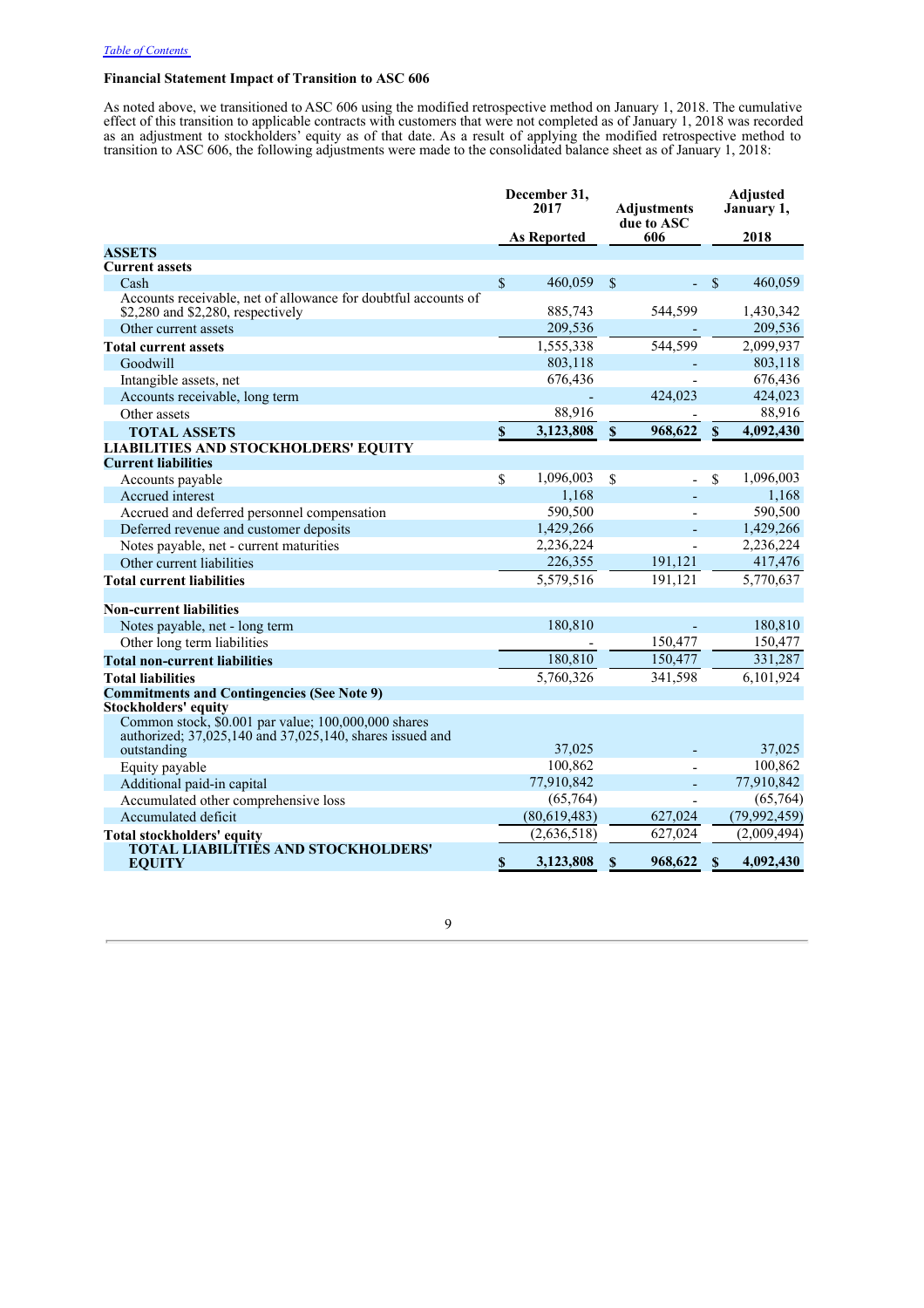The following tables reflect the impact of adoption of ASC 606 on our condensed consolidated statements of operations for the three months ended March 31, 2018 and our condensed consolidated balance sheet as of March 31, 2018 and the amounts as if the Previous Standards were in effect ("Amounts Under Previous Standards"):

## **Condensed Consolidated Statement of Operations**

|                                             | Three Months Ended March 31, 2018 |                    |                                                     |    |                                                             |  |  |  |  |
|---------------------------------------------|-----------------------------------|--------------------|-----------------------------------------------------|----|-------------------------------------------------------------|--|--|--|--|
|                                             | As reported                       |                    | <b>Total</b><br><b>Adjustments</b><br>Under ASC 606 |    | <b>Amounts Under</b><br><b>Previous</b><br><b>Standards</b> |  |  |  |  |
| <b>Revenues</b>                             |                                   |                    |                                                     |    |                                                             |  |  |  |  |
| Revenues                                    | \$<br>3,693,328                   | $\mathbf{\hat{S}}$ | 1,648,731                                           | \$ | 2,044,597                                                   |  |  |  |  |
| Cost of revenues                            | 793,389                           |                    |                                                     |    | 793,389                                                     |  |  |  |  |
| <b>Gross profit</b>                         | 2,899,939                         |                    | 1.648.731                                           |    | 1,251,208                                                   |  |  |  |  |
| <b>Operating expenses</b>                   |                                   |                    |                                                     |    |                                                             |  |  |  |  |
| General and administrative                  | 1,248,343                         |                    | 93,516                                              |    | 1,154,827                                                   |  |  |  |  |
| Sales and marketing                         | 1,461,580                         |                    |                                                     |    | 1,461,580                                                   |  |  |  |  |
| Engineering, research, and development      | 1,531,598                         |                    | 841,647                                             |    | 689,951                                                     |  |  |  |  |
| Depreciation and amortization               | 96,970                            |                    |                                                     |    | 96,970                                                      |  |  |  |  |
| <b>Total operating expenses</b>             | 4,338,491                         |                    | 935,163                                             |    | 3,403,328                                                   |  |  |  |  |
| <b>Gain (loss) from operations</b>          | (1, 438, 552)                     |                    | 713,568                                             |    | (2,152,120)                                                 |  |  |  |  |
| Other income/(expense)                      |                                   |                    |                                                     |    |                                                             |  |  |  |  |
| Interest income                             | 456                               |                    |                                                     |    | 456                                                         |  |  |  |  |
| Interest expense                            | (57, 489)                         |                    |                                                     |    | (57, 489)                                                   |  |  |  |  |
| Gain on sale of fixed assets                | (8, 722)                          |                    |                                                     |    | (8, 722)                                                    |  |  |  |  |
| Foreign currency (loss) gain                | 330                               |                    |                                                     |    | 330                                                         |  |  |  |  |
| Total other income/(expense)                | (65, 425)                         |                    |                                                     |    | (65, 425)                                                   |  |  |  |  |
| Loss before income taxes                    | (1,503,977)                       |                    | 713,568                                             |    | (2,217,545)                                                 |  |  |  |  |
| Income tax expense                          |                                   |                    |                                                     |    |                                                             |  |  |  |  |
| <b>Net loss</b>                             | (1,503,977)                       |                    | 713,568                                             |    | (2, 217, 545)                                               |  |  |  |  |
| Other comprehensive loss, net of income tax |                                   |                    |                                                     |    |                                                             |  |  |  |  |
| Foreign currency translation adjustments    | (12, 615)                         |                    |                                                     |    | (12, 615)                                                   |  |  |  |  |
| <b>Comprehensive loss</b>                   | \$<br>(1,516,592)                 | $\mathbf S$        | 713,568                                             | \$ | (2, 230, 160)                                               |  |  |  |  |
| Net loss per share - basic and diluted      | (0.04)                            | \$                 | 0.02                                                | \$ | (0.06)                                                      |  |  |  |  |
| Weighted average number of shares           |                                   |                    |                                                     |    |                                                             |  |  |  |  |
| during the period - basic and diluted       | 38,018,733                        |                    | 38,018,733                                          |    | 38,018,733                                                  |  |  |  |  |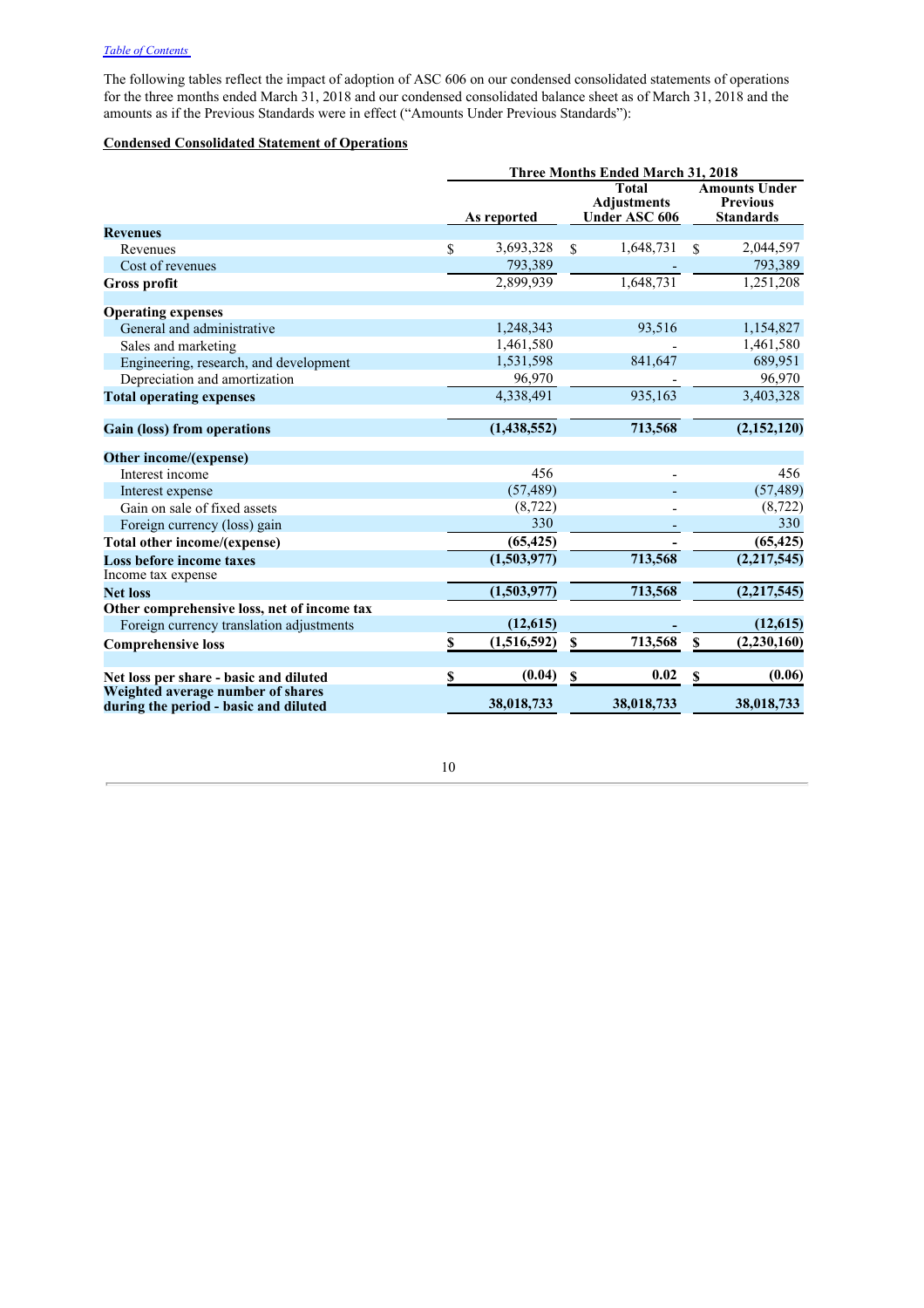## **Condensed Consolidated Balance Sheet**

|                                                                        |              | <b>Total</b><br><b>Adjustments</b><br>March 31,<br>2018 As<br><b>Under ASC</b><br>Reported<br>606 |                    |             | <b>Amounts</b><br>Under<br><b>Previous</b><br><b>Standards</b> |                |
|------------------------------------------------------------------------|--------------|---------------------------------------------------------------------------------------------------|--------------------|-------------|----------------------------------------------------------------|----------------|
| <b>ASSETS</b>                                                          |              |                                                                                                   |                    |             |                                                                |                |
| <b>Current assets</b>                                                  |              |                                                                                                   |                    |             |                                                                |                |
| Cash<br>Accounts receivable, net of allowance for doubtful accounts of | $\mathbb{S}$ | 419,373                                                                                           | $\mathbf S$        |             | $\mathcal{S}$                                                  | 419,373        |
| $$1,189$ and $$1,189$ , respectively                                   |              | 1,457,634                                                                                         |                    | (824, 459)  |                                                                | 633,175        |
| Other current assets                                                   |              | 202,412                                                                                           |                    |             |                                                                | 202,412        |
| <b>Total current assets</b>                                            |              | 2,079,419                                                                                         |                    | (824, 459)  |                                                                | 1,254,960      |
| Goodwill                                                               |              | 803,118                                                                                           |                    |             |                                                                | 803,118        |
| Intangible assets, net                                                 |              | 600,296                                                                                           |                    |             |                                                                | 600,296        |
| Accounts receivable, long term                                         |              | 824,272                                                                                           |                    | (824, 272)  |                                                                |                |
| Other assets                                                           |              | 91,124                                                                                            |                    |             |                                                                | 91,124         |
| <b>TOTAL ASSETS</b>                                                    | \$           | 4,398,229                                                                                         | $\mathbf{\hat{s}}$ | (1,648,731) | $\mathbf{\hat{s}}$                                             | 2,749,498      |
| <b>LIABILITIES AND STOCKHOLDERS' EQUITY</b>                            |              |                                                                                                   |                    |             |                                                                |                |
| <b>Current liabilities</b>                                             |              |                                                                                                   |                    |             |                                                                |                |
| Accounts payable                                                       | \$           | 1,148,953                                                                                         | \$                 |             | \$                                                             | 1,148,953      |
| Accrued interest                                                       |              | 15,083                                                                                            |                    |             |                                                                | 15,083         |
| Accrued and deferred personnel compensation                            |              | 761,805                                                                                           |                    |             |                                                                | 761,805        |
| Deferred revenue and customer deposits                                 |              | 1,602,711                                                                                         |                    | L,          |                                                                | 1,602,711      |
| Notes payable, net - current maturities                                |              | 170,592                                                                                           |                    |             |                                                                | 170,592        |
| Other current liabilities                                              |              | 429,789                                                                                           |                    | (411, 011)  |                                                                | 18,778         |
| <b>Total current liabilities</b>                                       |              | 4,128,933                                                                                         |                    | (411, 011)  |                                                                | 3,717,922      |
| <b>Non-current liabilities</b>                                         |              |                                                                                                   |                    |             |                                                                |                |
| Notes payable, net - long term                                         |              | 1,423,495                                                                                         |                    |             |                                                                | 1,423,495      |
| Other long term liabilities                                            |              | 582,626                                                                                           |                    | (524, 152)  |                                                                | 58,474         |
| <b>Total non-current liabilities</b>                                   |              | 2,006,121                                                                                         |                    | (524, 152)  |                                                                | 1,481,969      |
| <b>Total liabilities</b>                                               |              | 6,135,054                                                                                         |                    | (935, 163)  |                                                                | 5,199,891      |
|                                                                        |              |                                                                                                   |                    |             |                                                                |                |
| <b>Commitments and Contingencies (See Note 9)</b>                      |              |                                                                                                   |                    |             |                                                                |                |
| <b>Stockholders' equity</b>                                            |              |                                                                                                   |                    |             |                                                                |                |
| Common stock, \$0.001 par value; 100,000,000 shares                    |              |                                                                                                   |                    |             |                                                                |                |
| authorized; 39,057,573 and 39,057,573, shares issued and               |              |                                                                                                   |                    |             |                                                                |                |
| outstanding                                                            |              | 39,058                                                                                            |                    |             |                                                                | 39,058         |
| Equity payable                                                         |              | 100,862                                                                                           |                    |             |                                                                | 100,862        |
| Additional paid-in capital                                             |              | 80,325,094                                                                                        |                    |             |                                                                | 80,325,094     |
| Accumulated other comprehensive loss                                   |              | (78, 379)                                                                                         |                    |             |                                                                | (78, 379)      |
| Accumulated deficit                                                    |              | (82, 123, 460)                                                                                    |                    | (713, 568)  |                                                                | (82, 837, 028) |
| <b>Total stockholders' equity</b>                                      |              | (1,736,825)                                                                                       |                    | (713, 568)  |                                                                | (2,450,393)    |
| <b>TOTAL LIABILÍTIÉS AND STOCKHOLDERS'</b><br><b>EQUITY</b>            | \$           | 4,398,229                                                                                         | \$                 | (1,648,731) | $\mathbf{s}$                                                   | 2,749,498      |

## **4. Goodwill and Purchased Intangibles**

## **Goodwill**

The carrying value of goodwill at March 31, 2018 and December 31, 2017 was \$803,118.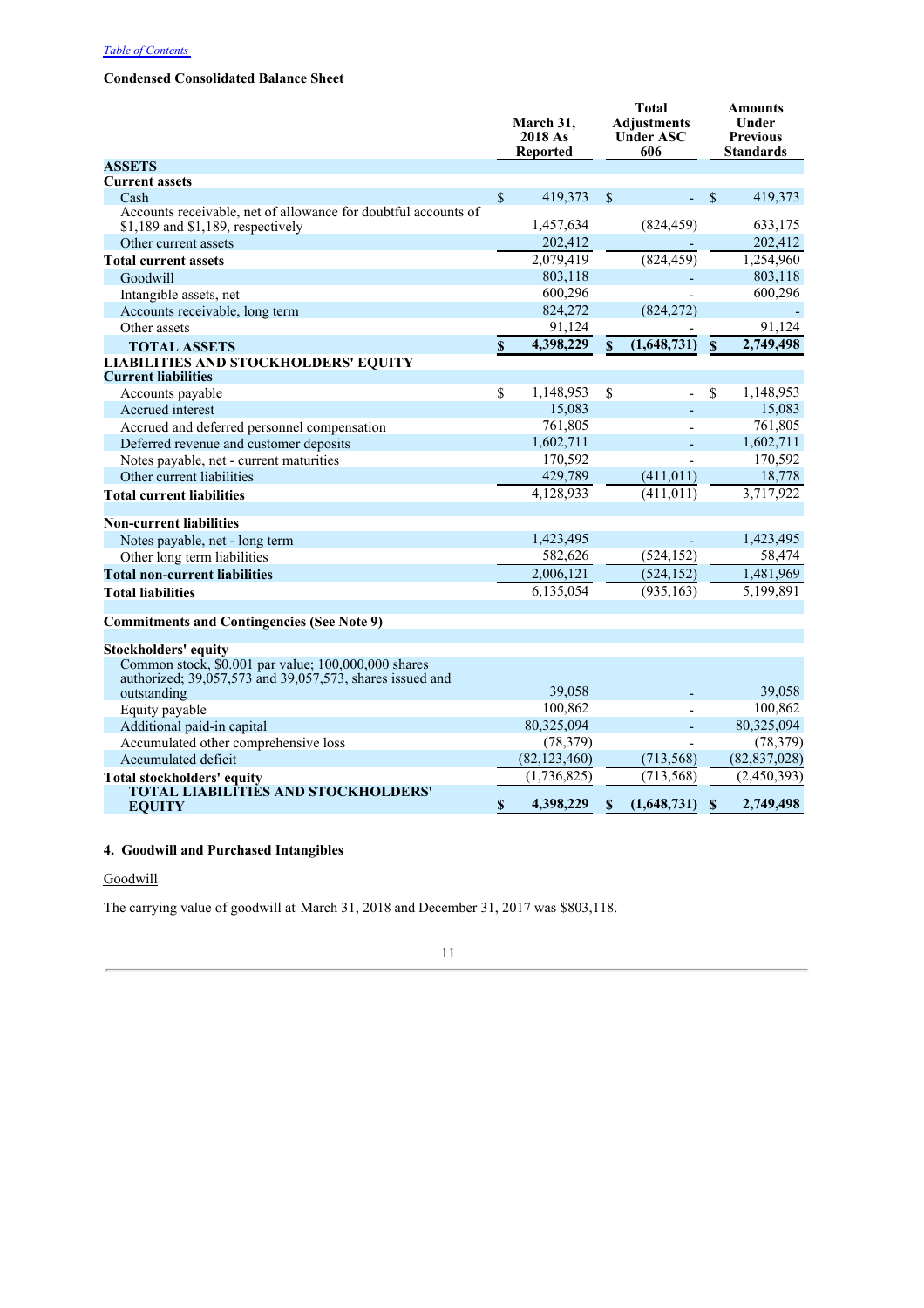## Intangible assets

The following table presents details of our purchased intangible assets as of March 31, 2018 and December 31, 2017:

|                                        | <b>Balance at</b><br>December 31,<br>2017 | <b>Additions</b>         | <b>Impairments</b> |      | Amortization | <b>Fx</b> and<br>Other   | <b>Balance at</b><br>March 31,<br>2018 |
|----------------------------------------|-------------------------------------------|--------------------------|--------------------|------|--------------|--------------------------|----------------------------------------|
| Patents and trademarks                 | 118,178                                   | Æ.                       |                    | - \$ | (2,872)      | (368)                    | 114,938                                |
| Customer and merchant<br>relationships | 153,448                                   | $\overline{\phantom{0}}$ |                    |      | (6, 138)     | $\overline{\phantom{0}}$ | 147,310                                |
| Trade name                             | 41.033                                    |                          |                    |      | (1,659)      | (34)                     | 39.340                                 |
|                                        | 312.659                                   | $\overline{\phantom{a}}$ | $\sim$             |      | (10,669)     | (402)                    | 301.588                                |

The intangible assets are being amortized on a straight-line basis over their estimated useful lives of one to twenty years.

Amortization expense for intangible assets was \$10,669 and \$10,751 for the three months ended March 31, 2018 and 2017, respectively.

The estimated future amortization expense of our intangible assets as of March 31, 2018 is as follows:

| Year ending December 31, | Amount      |
|--------------------------|-------------|
| 2018                     | 27,794<br>Ф |
| 2019                     | 43,160      |
| 2020                     | 43,116      |
| 2021                     | 40,148      |
| 2022                     | 40,148      |
| Thereafter               | 107,222     |
| Total                    | 301,588     |

#### **5. Software Development Costs**

The Company has capitalized certain costs for software developed or obtained for internal use during the application development stage as it relates to specific contracts. The amounts capitalized include external direct costs of services used in developing internal-use software and for payroll and payroll-related costs of employees directly associated with the development activities.

The following table presents details of our software development costs as of March 31, 2018 and December 31, 2017:

|                            | <b>Balance at</b><br>December 31,<br>2017 | <b>Additions</b> | Amortization | <b>Balance at</b><br>March 31,<br>2018 |
|----------------------------|-------------------------------------------|------------------|--------------|----------------------------------------|
| Software Development Costs | 363,777                                   | 13.946           | (79.015)     | 298,708                                |
|                            | 363,777                                   | 13.946           | 79.015       | 298.708                                |

Software development costs are being amortized on a straight-line basis over their estimated useful life of two years.

Amortization expense for software development costs was \$79,016 and \$51,048 for the three months ended March 31, 2018 and 2017, respectively.

The estimated future amortization expense of software development costs as of March 31, 2018 is as follows:

| Year ending December 31, |   | Amount  |
|--------------------------|---|---------|
| 2018                     | S | 283,833 |
| 2019                     |   | 14,875  |
| 2020                     |   |         |
| 2021                     |   |         |
| 2022                     |   |         |
| Thereafter               |   |         |
| Total                    |   | 298,708 |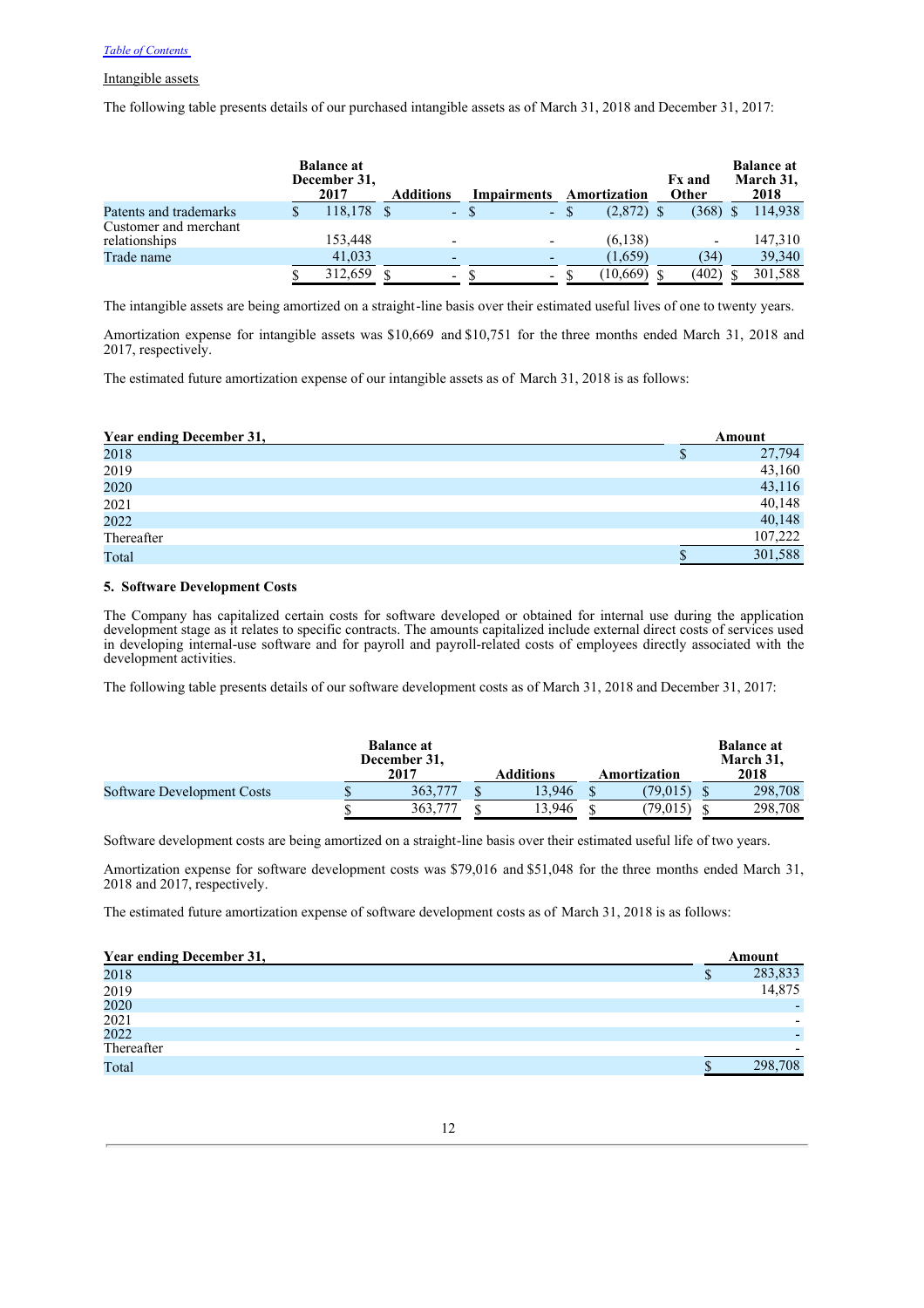## **6. Notes Payable and Interest Expense**

The following table presents details of our notes payable as of March 31, 2018 and December 31, 2017:

| Facility                                       | <b>Maturity</b>   | <b>Interest Rate</b>         |               | <b>Balance at</b><br>March 31,<br>2018 |      | <b>Balance at</b><br>December 31,<br>2017 |
|------------------------------------------------|-------------------|------------------------------|---------------|----------------------------------------|------|-------------------------------------------|
| <b>BDC</b> Term Loan                           | December 15, 2018 | $12\%$                       | <sup>\$</sup> | 348,939                                | - \$ | 358,466                                   |
| <b>ACOA</b> Note                               | May 1, 2021       | $\qquad \qquad \blacksquare$ |               | 165,149                                |      | 175,632                                   |
| SVB Working Capital Line of Credit<br>Facility | March 30, 2018    | Variable                     |               | ٠                                      |      | 1,882,936                                 |
| <b>Related Party Note</b>                      | March 31, 2020    | 15%                          |               | 1,080,000                              |      |                                           |
| <b>Total Debt</b>                              |                   |                              |               | 1,594,088                              |      | 2,417,034                                 |
| Debt discount                                  |                   |                              |               |                                        |      | 7.786                                     |
| Less current portion                           |                   |                              |               | (170, 593)                             |      | (2,244,010)                               |
| Long-term debt, net of current portion         |                   |                              |               | 1,423,495                              |      | 180,810                                   |

#### *BDC Term Loan*

On January 8, 2016, Livelenz, a wholly-owned subsidiary of the Company, entered into an amendment of their original loan agreement dated August 26, 2011 with the Business Development Bank of Canada ("BDC"). Under this agreement the loan will mature, and the commitments will terminate on December 15, 2018.

#### *ACOA Note*

On April 29, 2016, Livelenz, a wholly-owned subsidiary of the Company, entered into an amendment of the original agreement dated December 2, 2014 with the Atlantic Canada Opportunities Agency ("ACOA"). Under this agreement the note will mature, repayments began on June 1, 2016, and the commitments will terminate on May 1, 2021.

## *SVB Working Capital Line of Credit Facility*

In March 2016, we entered into a Working Capital Line of Credit Facility (the "Facility") with Silicon Valley Bank ("SVB") to provide up to \$2 million to finance our general working capital needs. The Facility is funded based on cash on deposit balances and advances against our accounts receivable based on customer invoicing. Interest on Facility borrowings is calculated at rates between the prime rate minus 1.75% and prime rate plus 3.75% based on the borrowing base formula used at the time of borrowing. The Facility contains standard events of default, including payment defaults, breaches of representations, breaches of affirmative or negative covenants, and bankruptcy. As of March 31, 2018, this Facility was paid off and closed.

Under the terms of the Facility, the Company is obligated to pay a commitment fee on the available unused amount of the Facility commitments equal to 0.5% per annum.

The Company capitalized debt issuance costs of \$42,287 as of March 31, 2017 related to the Facility, which have been amortized on a straight-line basis to interest expense over the two-year term of the Facility. As of March 31, 2018, the Company has fully amortized these costs.

#### *Interest Expense*

Interest expense was \$57,489 and \$21,106 during the three months ended March 31, 2018 and 2017, respectively.

#### **7. Stockholders' Equity**

#### *Common Stock*

2017

On June 27, 2017, the Company issued 61,980 shares of our common stock, at a price of \$0.48 per share, for the gross proceeds of \$29,750 in conjunction with one employee that exercised vested stock options.

On July 17, 2017, the Company issued 263,731 shares of our common stock to four board members in accordance with their restricted stock unit agreements.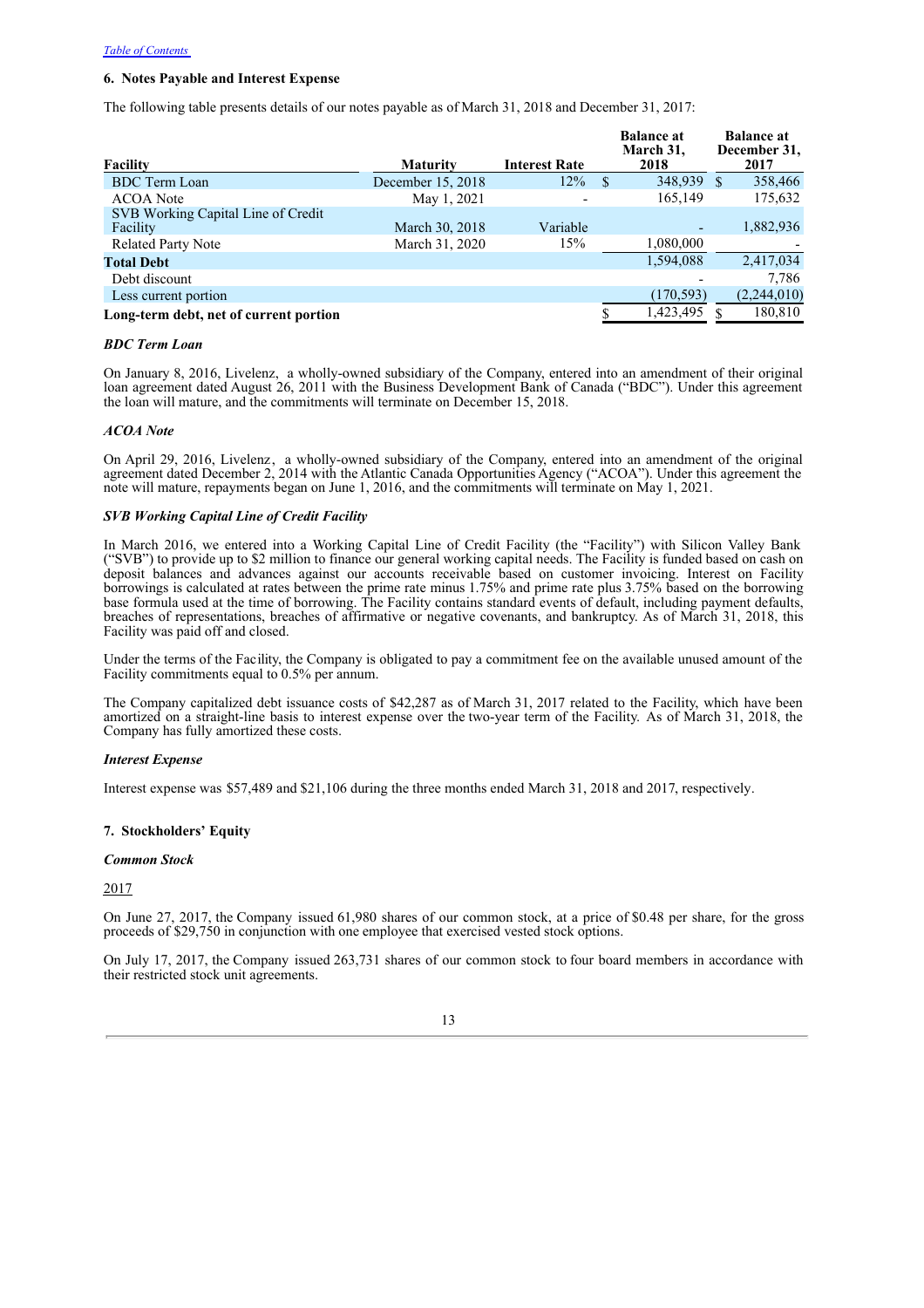On August 22, 2017, the Company issued 4,688 shares of our common stock, at a price of \$0.41 per share, for the gross proceeds of \$1,922 in conjunction with one employee that exercised vested stock options.

On August 30, 2017, the Company issued 37,500 shares of our common stock, at a price of \$0.75 per share, for the gross proceeds of \$28,125 in conjunction with one employee that exercised vested stock options.

On November 30, 2017, we issued 220,327 shares of our common stock to two former board members in accordance with their restricted stock unit agreements.

On December 21, 2017, we issued 47,917 shares of our common stock, at a price of \$0.48 per share, for the gross proceeds of \$23,000 in conjunction with one employee that exercised vested stock options.

#### 2018

On February 7, 2018, the Company issued 12,500 shares of our common stock, at a price of \$0.78 per share, for the gross proceeds of \$9,595 in conjunction with one employee that exercised vested stock options.

On February 23, 2018, the Company issued 1,808 shares of our common stock in a cashless transaction related to a 25,000 warrant exercise.

During the three months ended March 31, 2018, the Company issued 2,018,125 shares of common stock for \$2,018,125 related to the exercise of certain warrants.

As of March 31, 2018, and December 31, 2017 we had an equity payable balance of \$100,862 and \$100,862, respectively.

#### *Stock-based Plans*

#### Stock Option Activity

The following table summarizes stock option activity for the year ended December 31, 2017 and for the three months ended March 31, 2018:

|                                  | <b>Options</b> |
|----------------------------------|----------------|
| Outstanding at December 31, 2016 | 5,757,880      |
| Granted                          | 3,027,500      |
| Exercised                        | (152,085)      |
| Forfeit/canceled                 | (1,451,053)    |
| Expired                          | (363, 294)     |
| Outstanding at December 31, 2017 | 6,818,948      |
| Granted                          | 300,000        |
| Exercised                        | (12,500)       |
| Forfeit/canceled                 | (666, 227)     |
| Expired                          | (26, 043)      |
| Outstanding at March 31, 2018    | 6,414,178      |
|                                  |                |

The weighted average exercise price of stock options granted during the period was \$0.72 and the related weighted average grant date fair value was \$0.52 per share.

#### 2017

On March 23, 2017, the Company granted seven employees a total of 322,500 options to purchase shares of the Company common stock at the closing price as of March 23, 2017 of \$0.72 per share. The options vest25% on the first anniversary of the grant, then equally in 36 monthly installments thereafter and are exercisable until March 23, 2027. The total estimated value using the Black-Scholes Model, based on a volatility rate of 86% and an option value of \$0.52 was \$167,700.

On May 15, 2017, the Company granted eight employees a total of 2,105,000 options to purchase shares of the Company common stock at the closing price as of May 15, 2017 of \$0.60 per share. The options vest25% on the first anniversary of the grant, then equally in 36

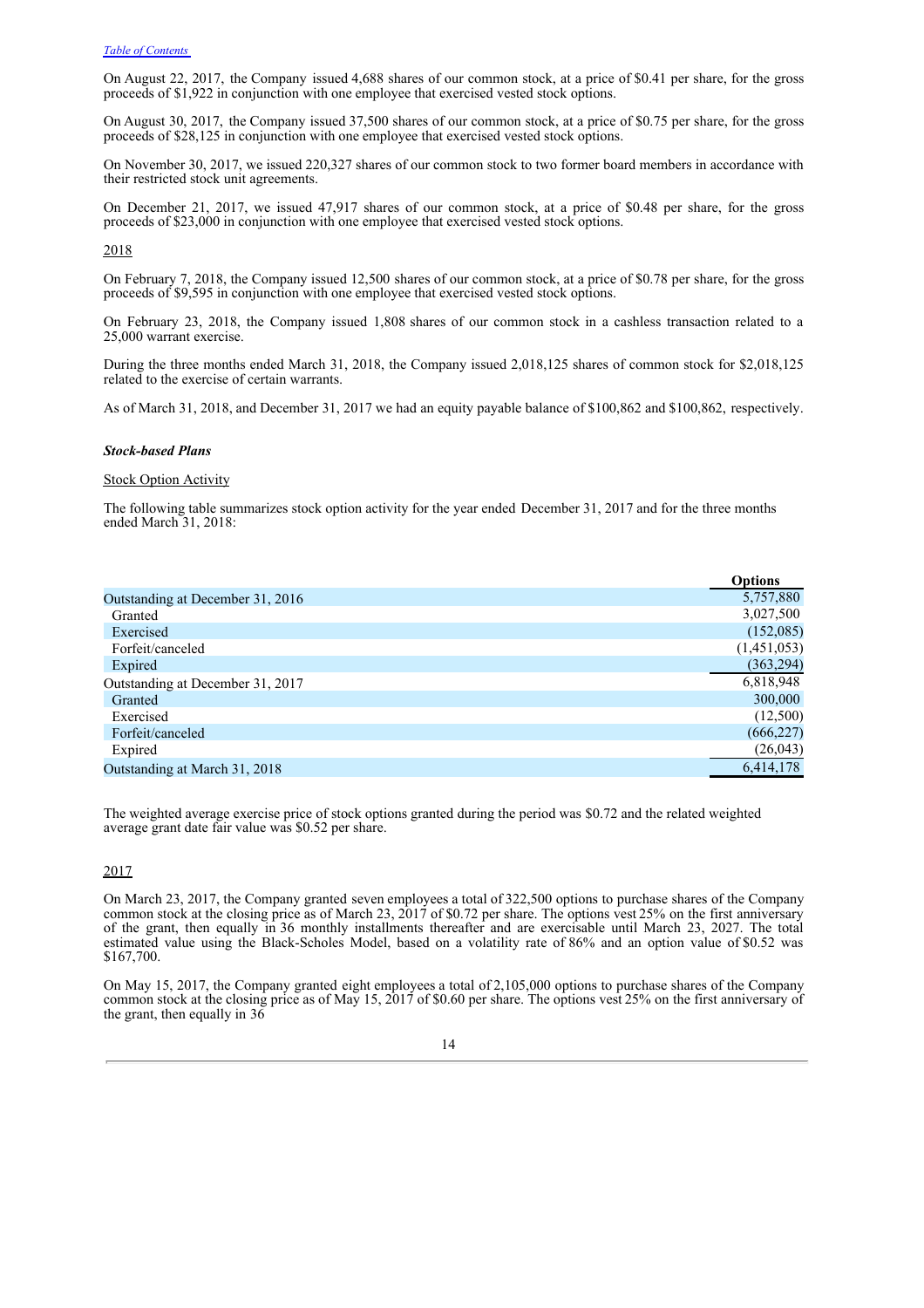monthly installments thereafter and are exercisable until May 15, 2027. The total estimated value using the Black-Scholes Model, based on a volatility rate of 85% and an option value of \$0.43 was \$905,150.

On June 28, 2017, the Company granted two employees a total of 150,000 options to purchase shares of the Company common stock at the closing price as of June 28, 2017 of \$0.76 per share. The options vest25% on the first anniversary of the grant, then equally in 36 monthly installments thereafter and are exercisable until June 28, 2027. The total estimated value using the Black-Scholes Model, based on a volatility rate of 86% and an option value of \$0.55 was \$82,500.

On August 14, 2017, the Company granted two employees a total of 165,000 options to purchase shares of the Company common stock at the closing price as of August 14, 2017 of \$0.895 per share. The options vest25% on the first anniversary of the grant, then equally in 36 monthly installments thereafter and are exercisable until August 14, 2027. The total estimated value using the Black-Scholes Model, based on a volatility rate of 86% and an option value of \$0.65 was \$107,250.

On November 30, 2017, the Company granted fifteen employees a total of 285,000 options to purchase shares of the Company common stock at the closing price as of November 30, 2017 of \$1.15 per share. The options vest25% on the first anniversary of the grant, then equally in 36 monthly installments thereafter and are exercisable until November 30, 2027. The total estimated value using the Black-Scholes Model, based on a volatility rate of 84% and an option value of \$0.82 was \$235,452.

#### 2018

On March 26, 2018, the Company granted one employee a total of 300,000 options to purchase shares of the Company common stock at the closing price as of March 26, 2018 of \$1.10 per share. The Option Shares will vest ratably over forty-eight (48) months. and are exercisable until March 26, 2028. The total estimated value using the Black-Scholes Model, based on a volatility rate of 102% and an option fair value of \$.88 was \$265,575.

On February 7, 2018, the Company issued 12,500 shares of our common stock, at a price of \$0.78 per share, for the gross proceeds of \$9,595 in conjunction with one employee that exercised vested stock options.

#### Stock-Based Compensation Expense from Stock Options and Warrants

The impact on our results of operations of recording stock-based compensation expense for the three months ended March  $31$ , 2018 and 2017 were as follows:

|                                        | <b>Three Months Ended</b> | March 31, |          |
|----------------------------------------|---------------------------|-----------|----------|
|                                        | 2018                      |           | 2017     |
| General and administrative             | 125,118                   |           | 222,543  |
| Sales and marketing                    | 68,480                    |           | 59,822   |
| Engineering, research, and development | 28,699                    |           | (7, 472) |
|                                        | 222,296                   |           | 274.893  |

#### Valuation Assumptions

The fair value of each stock option award was calculated on the date of grant using the Black-Scholes option pricing model. The following weighted average assumptions were used for the three months ended March 31, 2018 and 2017.

|                         | <b>Three Months Ended</b><br>March 31. |          |
|-------------------------|----------------------------------------|----------|
|                         | 2018                                   | 2017     |
| Risk-free interest rate | 2.68%                                  | $2.04\%$ |
| Expected life (years)   | 6.00                                   | 6.00     |
| Expected dividend yield |                                        |          |
| Expected volatility     | 101.94%                                | 85.63%   |

The risk-free interest rate assumption is based upon published interest rates appropriate for the expected life of our employee stock options.

The expected life of the stock options represents the weighted-average period that the stock options are expected to remain outstanding and was determined based on historical experience of similar awards, giving consideration to the contractual terms of the stock-based awards, vesting schedules and expectations of future employee behavior as influenced by changes to the terms of its stock-based awards.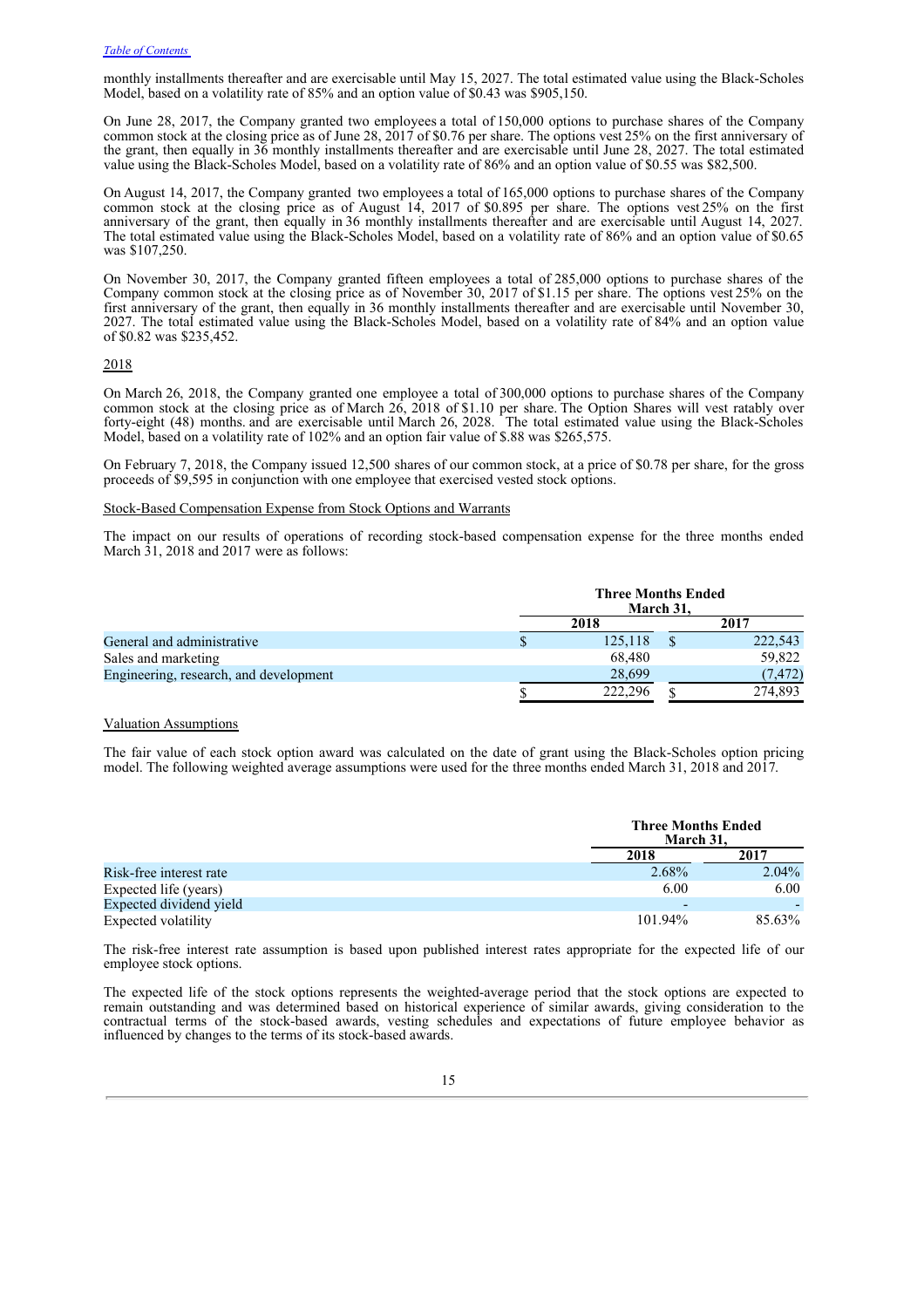The dividend yield assumption is based on our history of not paying dividends and no future expectations of dividend payouts.

The expected volatility in 2018 and 2017 is based on the historical publicly traded price of our common stock.

#### *Restricted stock units*

The following table summarizes restricted stock unit activity under our stock-based plans for the year ended December 31, 2017 and for the three months ended March 31, 2018:

|                                        | <b>Shares</b>   |                    | <b>Weighted Average</b><br><b>Grant Date Fair</b><br>Value | <b>Weighted Average</b><br>Remaining<br><b>Contractual Term</b><br>(Years) |      | Aggregate<br><b>Intrinsic Value</b> |
|----------------------------------------|-----------------|--------------------|------------------------------------------------------------|----------------------------------------------------------------------------|------|-------------------------------------|
| Outstanding at December 31, 2016       | 994,417         | $\mathbf{\hat{S}}$ | 0.72                                                       | 0.08                                                                       | \$.  | 731,845                             |
| Awarded                                | 199,513         | S                  | 0.73                                                       | 0.70                                                                       | -S   |                                     |
| Released                               | $(484, 058)$ \$ |                    |                                                            | ٠                                                                          |      |                                     |
| Canceled/forfeited/expired             | (47,072)        | S                  | 0.72                                                       | -                                                                          | S    |                                     |
| Outstanding at December 31, 2017       | 662,800         |                    | 0.72                                                       | 0.70                                                                       |      | 795,360                             |
| Awarded                                |                 |                    |                                                            |                                                                            |      |                                     |
| Released                               |                 |                    |                                                            |                                                                            |      |                                     |
| Canceled/forfeited/expired             |                 |                    |                                                            |                                                                            |      |                                     |
| Outstanding at March 31, 2018          | 662,800         |                    | 0.33                                                       | 0.75                                                                       |      | 516,984                             |
| Expected to vest at March 31, 2018     | 662,800         | $\mathcal{S}$      |                                                            |                                                                            | - \$ | 516,984                             |
| Vested at March 31, 2018               | 417,770         | \$                 |                                                            | $\overline{\phantom{0}}$                                                   | S    | 325,861                             |
| Unvested at March 31, 2018             | 245,030         | - \$               |                                                            | $\blacksquare$                                                             |      | 191,123                             |
| Unrecognized expense at March 31, 2018 | \$<br>162.687   |                    |                                                            |                                                                            |      |                                     |

<sup>2017</sup>

On March 23, 2017 the Company granted five independent directors a total of 112,845 restricted stock units. The units were valued at \$81,248, or \$0.72 per share, based on the closing stock price on the date of grant. All units vest equally in 12 monthly installments beginning March 23,2017. The shares of Common Stock associated with the Restricted Stock Unit evidenced by this Agreement will be issued to the director upon the earliest to occur of (A) March 23, 2020, (B) a change in control of the Company, and (C) the termination of the director's service with the Company.

On May 15, 2017 the Company granted the Chairman of the Board 1,000,000 performance stock units. The units were valued at \$600,000 or \$0.60 per share, based on the closing stock price on the date of grant. These units vest upon meeting certain performance criteria. The Company expects that these units will be fully vested by December 31, 2017.

On May 19, 2017 the Company granted four independent directors a total of 86,668 restricted stock units. The units were valued at \$65,001 or \$0.75 per share, based on the closing stock price on the date of grant. All units vest equally in 12 monthly installments beginning May 19, 2017. The shares of Common Stock associated with the Restricted Stock Unit evidenced by this Agreement will be issued to the director upon the earliest to occur of (A) May 19, 2020, (B) a change in control of the Company, and (C) the termination of the director's service with the Company.

#### *Stock Based Compensation from Restricted Stock*

The impact on our results of operations of recording stock-based compensation expense for restricted stock units for the three months ended March 31, 2018 and 2017 was as follows:

|                            | <b>Three Months Ended</b><br>March 31, |      |
|----------------------------|----------------------------------------|------|
|                            | 2018                                   | 2017 |
| General and administrative | 30.546                                 | 524  |
|                            | 30.546                                 | 524  |

As of March 31, 2018, there was unearned restricted stock unit compensation as described in the tables above. If there are any modifications or cancellations of the underlying unvested awards, we may be required to accelerate, increase or cancel all or a portion of the remaining unearned restricted unit compensation expense. Future unearned restricted unit compensation will increase to the extent we grant additional equity awards.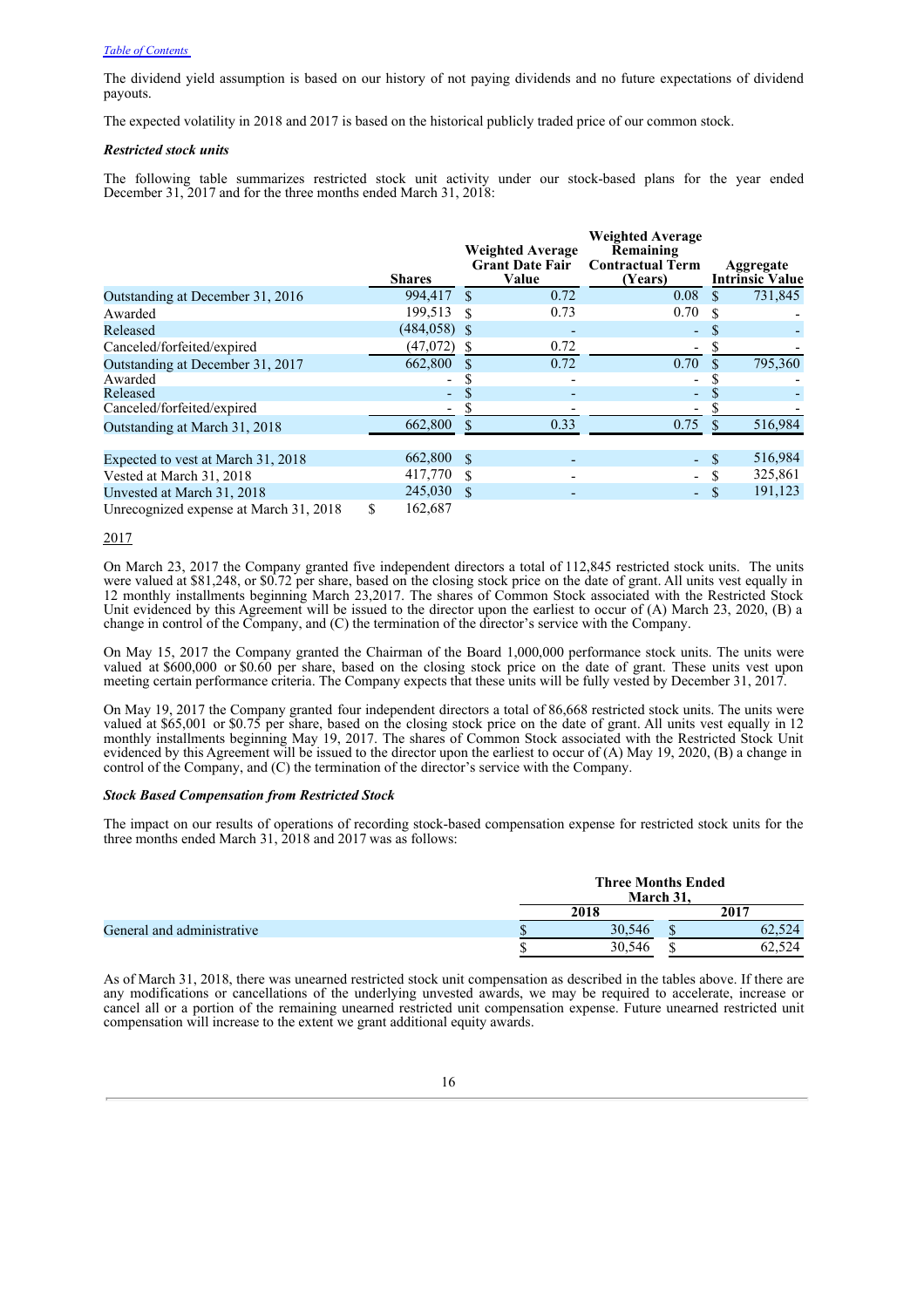#### *Warrants Issued to Investors and Placement Agents*

At March 31, 2018, we have warrants to purchase 2,511,039 shares of common stock at \$1.20 per share and 605,185 at \$1.00 per share, respectively, which are outstanding. Of this amount, warrants to purchase 964,789 shares expire in 2018, warrants to purchase 1,558,356 shares expire in 2019, and warrants to purchase 813,125 shares expire in 2020.

#### **8. Fair Value Measurements**

Fair value is defined as an exit price, representing the amount that would be received to sell an asset or paid to transfer a liability in an orderly transaction between market participants. As such, fair value is a market-based measurement that should be determined based on assumptions that market participants would use in pricing an asset or liability. As a basis for considering such assumptions, the authoritative guidance establishes a three-tier value hierarchy, which prioritizes the inputs used in measuring fair value as follows: (Level 1) observable inputs such as quoted prices in active markets; (Level 2) inputs other than the quoted prices in active markets that are observable either directly or indirectly; and (Level 3) unobservable inputs in which there is little or no market data, which requires us to develop our own assumptions. This hierarchy requires companies to use observable market data, when available, and to minimize the use of unobservable inputs when determining fair value. On a recurring basis, we measure certain financial assets and liabilities at fair value.

The following table presents assets that are measured and recognized at fair value as of March 31, 2018 on a recurring and non-recurring basis:

| <b>Description</b>               | Level 1 |  | ' .evel 2 |  | Level 3 |            | <b>Gains</b> (Losses) |  |
|----------------------------------|---------|--|-----------|--|---------|------------|-----------------------|--|
| Goodwill (non-recurring)         |         |  |           |  |         | 803.118 \$ |                       |  |
| Intangibles, net (non-recurring) |         |  |           |  |         | 600.296 \$ |                       |  |

The following table presents assets that are measured and recognized at fair value as of December 31, 2017 on a recurring and non-recurring basis:

| <b>Description</b>               | evel 1. |  | evel 2. |  | Level 3 |            | <b>Gains</b> (Losses) |  |
|----------------------------------|---------|--|---------|--|---------|------------|-----------------------|--|
| Goodwill (non-recurring)         |         |  |         |  |         | 803.118 \$ |                       |  |
| Intangibles, net (non-recurring) |         |  |         |  |         | 676.436    |                       |  |

#### **9. Commitments and Contingencies**

#### *Litigation*

As of the date of this report, there are no pending legal proceedings to which we or our properties are subject.

#### **10. Related Party Transactions**

As discussed previously, we conducted the private placement of our securities during the three months ended March 31, 2017 for the gross proceeds of \$1,953,600. One officer and one directorof the company participated in the private placement investing a total of \$1,025,000, resulting in 1,708,333 common stock shares.

During February 2018, we commenced an offer to certain investors, officers and directors of the Company of up to \$750,000 in Unsecured Promissory Notes (individually, a "*Note*" and collectively, the "*Notes*"). Each Note bears interest on the unpaid balance at the rate of fifteen percent (15%) per annum and the principal and accrued interest is due and payable no later than March 31, 2020. The Company may prepay any of the Notes without notice, subject to a two percent (2%) pre-payment penalty. As of the date of this report, the Note investments of \$1,080,000 have been received from certain investors, officers and directors of the Company. The Note offer was conducted by our management and there were no commissions paid by us in connection with the solicitation.

### **11. Subsequent Events**

There were no subsequent events through the date that the financial statements were issued.

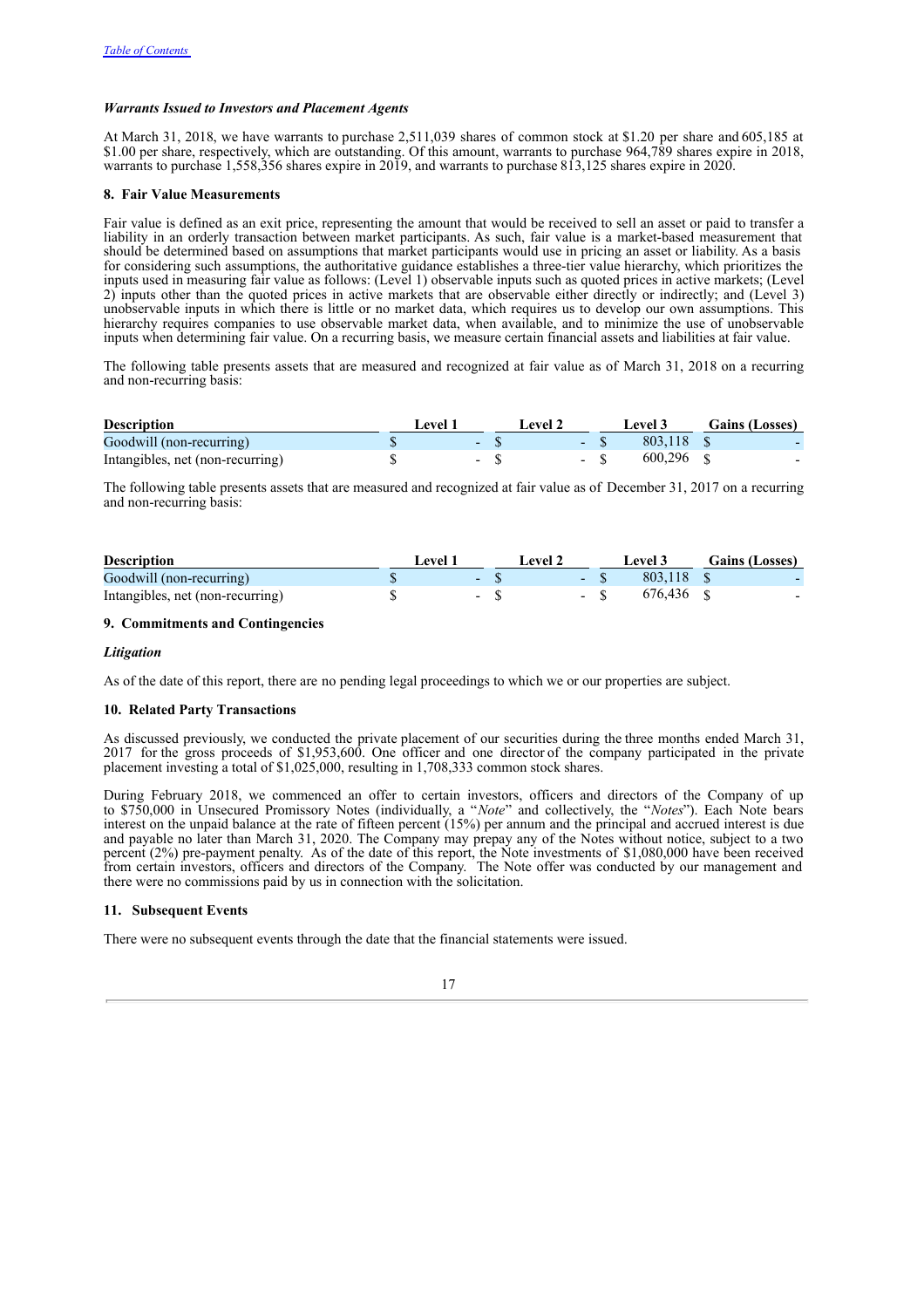#### **Item 2. Management's Discussion and Analysis of Financial Condition and Results of Operations**

This Quarterly Report on Form 10-Q contains "forward-looking statements" as defined in Section 27A of the Securities Act of 1933, as amended, and Section 21E of the Securities Exchange Act of 1934, as amended, or the Exchange Act, in connection with the Private Securities Litigation Reform Act of 1995 that involve risks and uncertainties, as well as assumptions that, if they never materialize or prove incorrect, could cause our results to differ materially and adversely *from those expressed or implied by such forward-looking statements Such forward-looking statements include statements about our expectations, beliefs or intentions regarding our potential product of erings, business, financial condition,* results of operations, strategies or prospects. You can identify forward-looking statements by the fact that these statements do not relate strictly to historical or current matters. Rather, forward-looking statements relate to anticipated or expected events, activities, trends or results as of the date they are made and are often identified by the use of words *such as "anticipate," "believe," "continue," "could," "estimate," "expect," "intend," "may," or "will," and similar expressions or variations. Because forward-looking statements relate to matters that have not yet occurred, these* statements are inherently subject to risks and uncertainties that could cause our actual results to differ materially from any future results expressed or implied by the forward-looking statements. Many factors could cause our actual activities or results to differ materially from the activities and results anticipated in forward-looking statements. These factors include those risks disclosed under the caption "Risk Factors" included in our 2017 annual report on Form 10-K filed with the Securities and Exchange Commission, or the SEC, on April 11, 2018 and in our subsequent filings with the SEC. Furthermore, such forward-looking statements speak only as of the date of this report. We undertake no obligation to update any forward-looking statements to reflect events or circumstances occurring after the date of such statements.

#### **Overview**

Mobivity Holdings Corp. (the "Company" or "we") is in the business of developing and operating proprietary platforms over which brands and enterprises can conduct national and localized, data-driven marketing campaigns. Our proprietary platforms, consisting of software available to phones, tablets, PCs, and Point-of-Sale ("POS") systems, allow resellers, brands and enterprises to market their products and services to consumers through text messages sent directly to the consumers via mobile phones, mobile smartphone applications, and dynamically printed receipt content. We generate revenue by charging the resellers, brands and enterprises a per-message transactional fee, through fixed or variable software licensing fees, or via advertising fees. We help personal care, restaurant and retail brands realize their strategy of growing their business by increasing customer frequency, engagement and spend. Mobivity's analytics services and products provide solutions that allow brands to take validated marketing actions across all channels, based on real customer behavior to create personalized, relevant, localized and targeted campaigns. With national clients such as Subway, Sonic, Chick-fil-A, and Baskin-Robbins, Mobivity's goal is to unlock the power of internal and external customer data to create a system that provides data driven insight to continually adapt and enhance communications with customers.

According to the U.S. Census Bureau, only 7% of commerce in the US occurs online which means 93% is still happening in the physical world. We believe that brands, and in particular restaurant and retail brands, need a better way to tie marketing activities to customer purchases, and then use the information to build a more relevant, personal experience for each customer, at a local and national level. Mobivity is giving brands the ability to connect (and measure) marketing communications in the physical world by unlocking POS and mobile data and marrying it with other traditional tactics to create a closed loop: in some cases increasing response rates from 0.05% to 5% (or greater); improving online advertising conversion by  $10\overline{X}$ ; and increasing revenue per ad by more than 2.5X.

Mobivity's solution addresses the offline marketing problem and makes personalized marketing automation possible for offline commerce. Digital marketing is highly dynamic and personally targeted. According to studies published by McKinsey & Company, Point Drive, and the National Advertising Institute, targeted advertising generates conversion rates more than eleven times higher than non-targeted advertising, more than double the revenue per advertisement, and is 250% more efficient than non-targeted advertising. Combined with purchase data and analytics gathered by Mobivity's products and platforms, Mobivity customers are able to quickly transform traditionally low marketing campaign response rates to exponentially higher response rates.

#### *re•currency*

Mobivity's re•currency platform (formerly "SmartSuite") unlocks valuable POS and mobile data to help transform customer transactions into actionable and attributable marketing insights. Our technology provides transactional data, in real-time, that uncovers market-basket information and attributes both online and traditional promotions. The re•currency platform is comprised of re•capture, re•cognition (formerly "SmartAnalytics"), re•ceipt (formerly "SmartReceipt"), re•ach (formerly "SmartMessenger"), and re•up (formerly "SmartScore").

#### *re•capture*

Mobivity's re•currency begins with re•capture, which can capture, normalize, integrate, and store transaction data for almost any POS system. This provides a clean useful dataset upon which to predict and influence your customers' buying behavior and deliver basket-level insights to your business.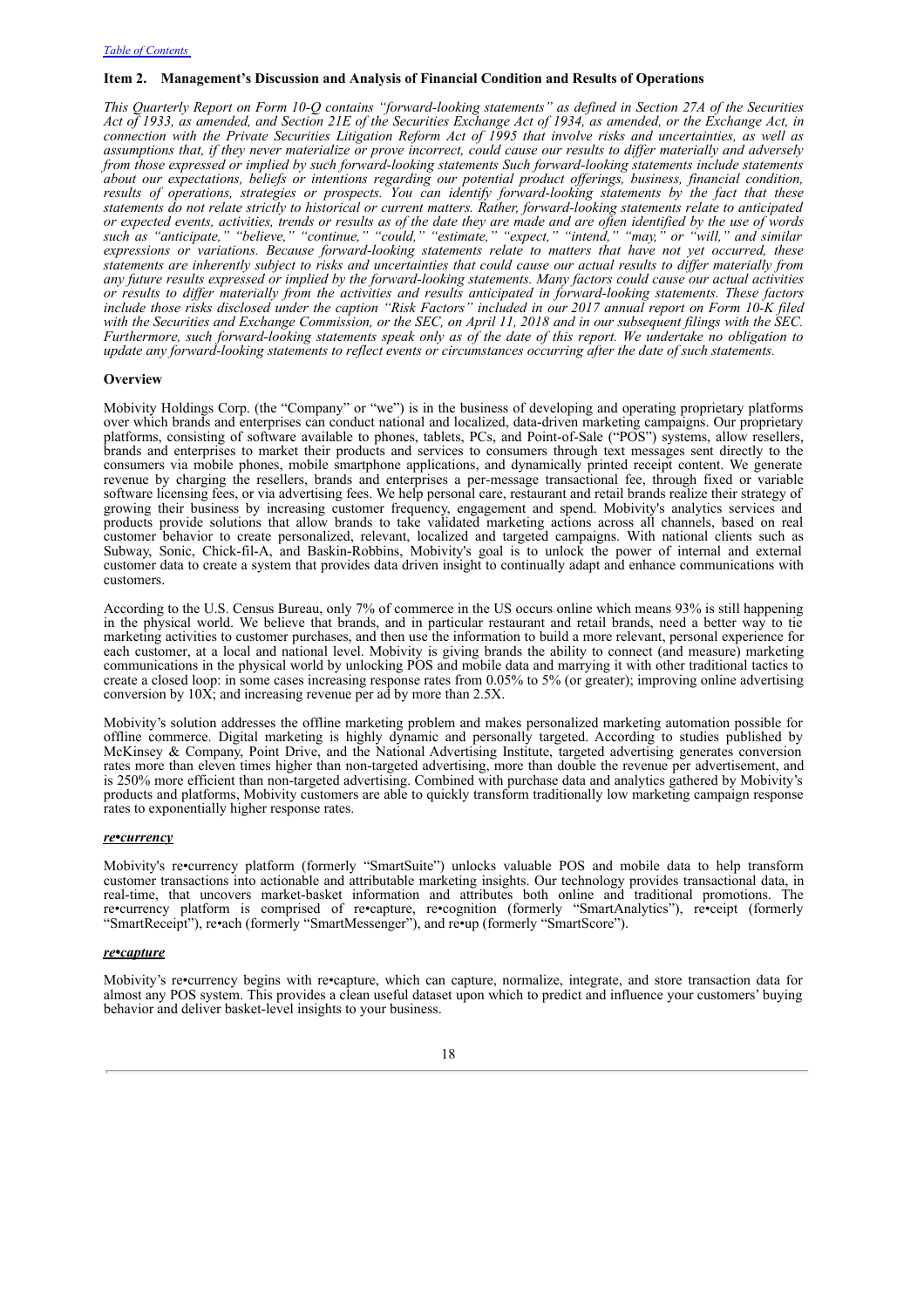#### *re•cognition*

Mobivity's re•cognition is comprised of various reporting and analytics tools to uncover patterns in the buying behaviors of consumers and leverages that data to suggest pricing optimizations, and guide marketing campaigns.

#### *re•ceipt*

Mobivity's re•ceipt unlocks the power of transactional data to create relevant and timely customer messages. Both clients and agencies are using re•ceipt to drive better results and make decisions around offers, promotions, and customer engagement through the medium of the printed receipt. Our re•ceipt solution enables our customers with the ability to control the content on receipts printed from their point of sale, or POS system. re•ceipt is a software application that is installed on the POS, or directly onto receipt printer platforms, such as Epson's OmniLink product, which dynamically controls what is printed on receipts such as coupons, announcements, or other calls-to-action, such as invitations to participate in a survey. re•ceipt includes a web-based interface where users can design receipt content and implement business rules to dictate what receipt content is printed in particular situations. All receipt content is also transmitted to re•ceipt's server back-end for storage and analysis via re•cognition.

#### *re•ach*

Mobivity's re•ach transforms standard SMS messaging into a data-driven marketing medium. Mobivity's re•ach tracks and measures offer effectiveness at a more granular level than anything available in the industry, allowing clients to create smarter offers and drive higher redemption rates. Our proprietary platform connects to all wireless carriers so that any consumer, on any wireless service (for example, Verizon), can join our customer's SMS mobile marketing campaign. Once the consumer has subscribed to our customer's SMS mobile marketing campaign, our Web-based software solution serves as a tool by which our customers can initiate messages and other communications back to their subscribed consumers, as well as configure and administer their mobile marketing campaigns.

#### *re•up*

Mobivity's re•up aids marketing to align focusing its attention on engaging the customer and trying to change their buying behavior. re•up allows clients to begin including, and rewarding, employee behavior as a key method to effect customer behavior and drive more revenue. By focusing on small changes - upsizing drinks, adding desserts, and promoting limited time offers - employees can have a dramatic impact on sales.

#### **Company Strategy**

Our objective is to build an industry-leading Software-as-a-Service (SaaS) product that connects consumers to merchants and brands. The key elements to our strategy are:

#### *Exploit the competitive advantages and operating leverage of our technology platform.*

The core of our business is our proprietary re•capture POS technology. Several years of development went into designing re•capture such that the process of intercepting POS data and performing actions, such as controlling the receipt printer with receipt is scalable, portable to a wide variety of POS platforms, and does not impact performance factors including the print speed of a typical receipt printer. Furthermore, we believe the transmission of POS data to Mobivity's cloudbased data stores presents a very competitive and innovative method of enabling POS data access. Additionally, we believe that our re•ach platform is more advanced than technologies offered by our competitors and provides us with a significant competitive advantage. With more than ten years of development, we believe that our platform operates SMS text messaging transactions at a "least cost" relative to competitors while also being capable of supporting SMS text messaging transactional volume necessary to support our goal of several thousand end users. Leveraging our re•cognition platform with re•ach allows for full attribution of SMS offers, which we believe is a unique combination of both SMS text messaging and POS data.

#### Evolve our sales and customer support infrastructure to uniquely serve very large customer implementations such as *franchise-based brands who operate a large number of locations.*

Over the past few years we have focused our efforts on the development of our technology and solutions with the goal of selling and supporting small and medium-sized businesses. Going forward, we intend to increase significantly our investments in sales and customer support resources tailored to selling to customers that operate franchise brands. Today we support more than 30,000 merchant locations globally.

#### *Acquire complementary businesses and technologies.*

We will continue to search and identify unique opportunities which we believe will enhance our product features and functionality, revenue goals, and technology. We intend to target companies with some or all of the following characteristics: (1) an established revenue base; (2) strong pipeline and growth prospects; (3) break-even or positive cash flow; (4) opportunities for substantial expense

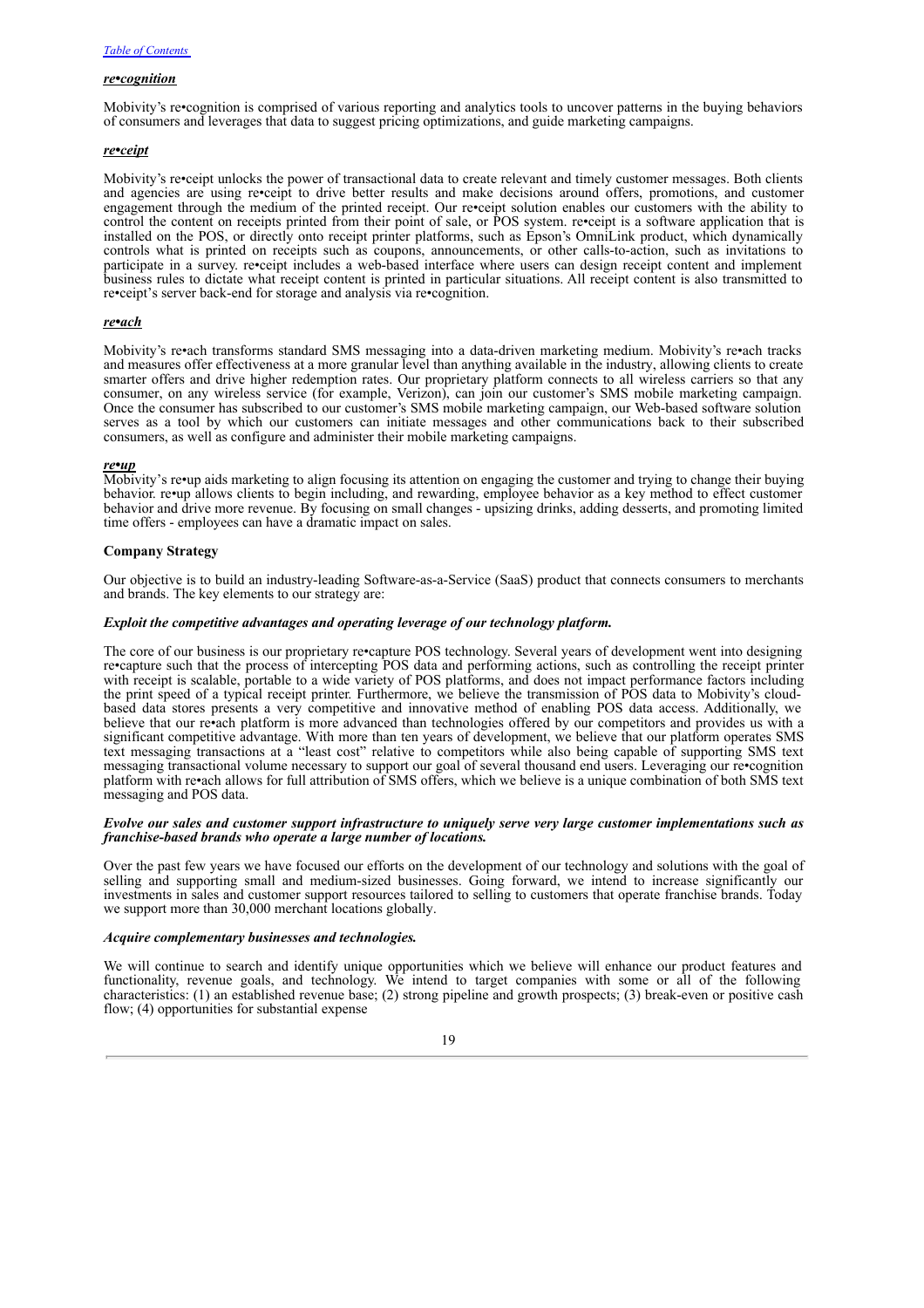reductions through integration into our platform; (5) strong sales teams; and (6) technology and services that further build out and differentiate our platform. Our acquisitions have historically been consummated through the issuance of a combination of our common stock and cash.

#### *Build our intellectual property portfolio***.**

We currently have seven issued patents that we believe have significant potential application in the technology industry. We plan to continue our investment in building a strong intellectual property portfolio.

While these are the key elements of our current strategy, there can be no guarantees that our strategy will not change or that our strategy will be successful.

#### **Recent Events**

#### *2017 Customer Contract Renewal and Expansion*

On June 30, 2017 we renewed and expanded our partnership with one of our largest customers to foster additional customer engagement and long-term growth through utilization of the Mobivity SMART platform. With personalized customer communications via text/social messaging (re•ach), and optimized business performance (re•cognition), we have crafted a complete and self-optimizing solution for increasing customer acquisition, frequency and spend.

The renewed and expanded partnership utilizes the Mobivity platform for all of our customer's locations for a term of 5 years, and includes a co-marketing commitment from both companies to ensure the continued growth in consumer subscribers to the program. The 5-year term includes a six-figure monthly minimum commitment that is prepaid to Mobivity on an annual basis.

#### *Working Capital Line of Credit Facility*

In March 2016, we entered into a Working Capital Line of Credit Facility (the "Facility") with Silicon Valley Bank ("SVB") to provide up to \$2 million to finance our general working capital needs. This Facility was funded based on cash on deposit balances and advances against our accounts receivable based on customer invoicing. Interest on this Facility borrowings was calculated at rates between the prime rate minus 1.75% and prime rate plus 3.75% based on the borrowing base formula used at the time of borrowing. The Facility contains standard events of default, including payment defaults, breaches of representations, breaches of affirmative or negative covenants, and bankruptcy. As of March 31, 2018, this Facility was paid off and closed.

#### *2018 Warrant Exercise*

Between January 19, 2018 and March 31, 2018, we conducted an offer to the holders of our outstanding common stock purchase warrants pursuant to which our warrant holders will be permitted to exercise their warrants at a reduced exercise price for a period expiring on March 31, 2018. At the commencement of the warrant offer, there were warrants outstanding that entitled their holders to purchase 5,134,349 shares of our common stock at exercise prices of \$1.00 and \$1.20 per share. Pursuant to the offer, warrant holders exercised warrants to purchase 1,898,015 shares of our common stock, resulting in additional capital of \$1,898,015. We undertook this limited-time warrant exercise price reduction in order to raise additional capital without incurring further potential dilution to our stockholders. In addition, through the warrant holders' acceptance of our offer, we could significantly reduce the number of outstanding warrants and thereby simplify our capital structure. The warrant offer was conducted by our management and there were no commissions paid by us in connection with the solicitation.

#### *Unsecured Promissory Note Investments in 2018*

During February 2018, we conducted a private placement of Unsecured Promissory Notes (individually, a "*Note*" and collectively, the "*Notes*") in the aggregate principal amount of \$1,080,000 to certain investors, officers, and directors of the Company. Each Note bears interest on the unpaid balance at the rate of fifteen percent (15%) per annum and the principal and accrued interest is due and payable no later than March 30, 2020. We may prepay any of the Notes without notice, subject to a two percent (2%) pre-payment penalty. The Note offer was conducted by our management and there were no commissions paid by us in connection with the solicitation.

#### **Results of Operations**

#### *Revenues*

Revenues consist primarily of a suite of products under the re•currency platform (formerly "SmartSuite"). The re•currency platform is comprised of re•capture, re•cognition (formerly "SmartAnalytics"), re•ceipt (formerly "SmartReceipt"), re•ach (formerly

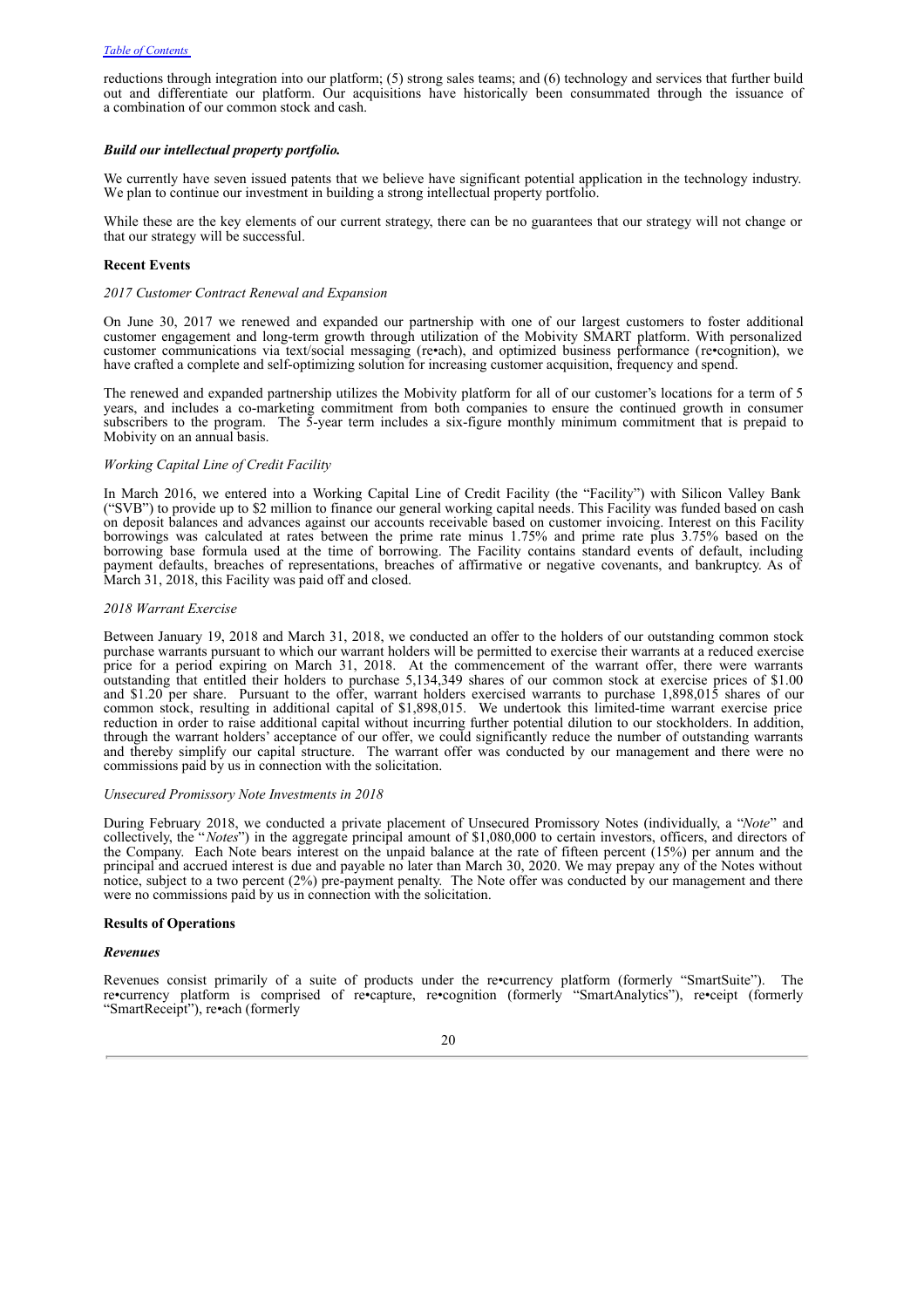"SmartMessenger"), re•up (formerly "SmartScore"), advertising model revenues which are paid on a per coupon redemption basis, and other revenues.

Revenues for the three months ended March 31, 2018 were \$3,693,328, an increase of \$1,580,045, or 75%, compared to the same period in 2017. This increase is primarily due to the recognition of revenue under ASC 606 of \$1,648,731 during the three months ended March 31, 2018.

#### *Cost of Revenues*

Cost of revenues consist primarily of cloud-based software licensing fees, short code maintenance expenses, personnel related expenses, and other expenses.

Cost of revenues for the three months ended March 31, 2018 was \$793,389, a increase of \$236,001, or 42%, compared to the same period in 2017. This increase is primarily due to higher SMS and application costs associated with messaging fees and surcharges charged by text messaging carriers.

#### *General and Administrative*

General and administrative expenses consist primarily of salaries and personnel related expenses, consulting costs and other expenses.

General and administrative expenses increased \$232,925, or 23%, during the three months ended March 31, 2018 compared to the same period in 2017. The increase in general and administrative expense was primarily due to an increase in personnel and share based compensation expenses.

#### *Sales and Marketing*

Sales and marketing expenses consist primarily of salaries and personnel related expenses, stock-based compensation expense, consulting costs and other expenses

Sales and marketing expenses increased \$252,795, or 21%, during the three months ended March 31, 2018 compared to the same period in 2017. The increase was primarily due to higher personnel and share based compensation expenses.

#### *Engineering, Research & Development*

Engineering, research & development costs include salaries, stock based compensation expenses, travel, consulting costs, and other expenses.

Engineering, research & development expenses increased \$942,276, or 160%, during the three months ended March 31, 2018 compared to the same period in 2017. The increase was primarily due to an increase in personnel related costs as compared to 2017 to support the Company's growth.

#### *Depreciation and Amortization*

Depreciation and amortization expense consists of depreciation on our equipment and amortization of our intangible assets. Depreciation and amortization expense increased \$28,224 or 41%, during the three months ended March 31, 2018 compared to the same period in 2017.

#### *Interest Expense*

Interest expense consists of stated or implied interest expense on our notes payable, amortization of note discounts, and amortization of deferred financing costs. Interest expense increased \$36,383, or 172%, during the three months ended March 31, 2018 compared to the same period in 2017. The increase in interest expense for the three months ended March 31, 2018 is primarily related to interest on notes payable for the Livelenz subsidiary and borrowings against the Facility.

#### *Foreign Currency*

The Company's financial results are impacted by volatility in the Canadian/U.S. Dollar exchange rate. The average U.S. Dollar exchange rate for three months ended March 31, 2018 and 2017 was \$1 Canadian equals \$0.78 and \$0.75 U.S. Dollars, respectively. The Company's functional or measurement currency is the U.S. Dollar. Based on a U.S. Dollar functional currency, the following are the key areas impacted by foreign currency volatility: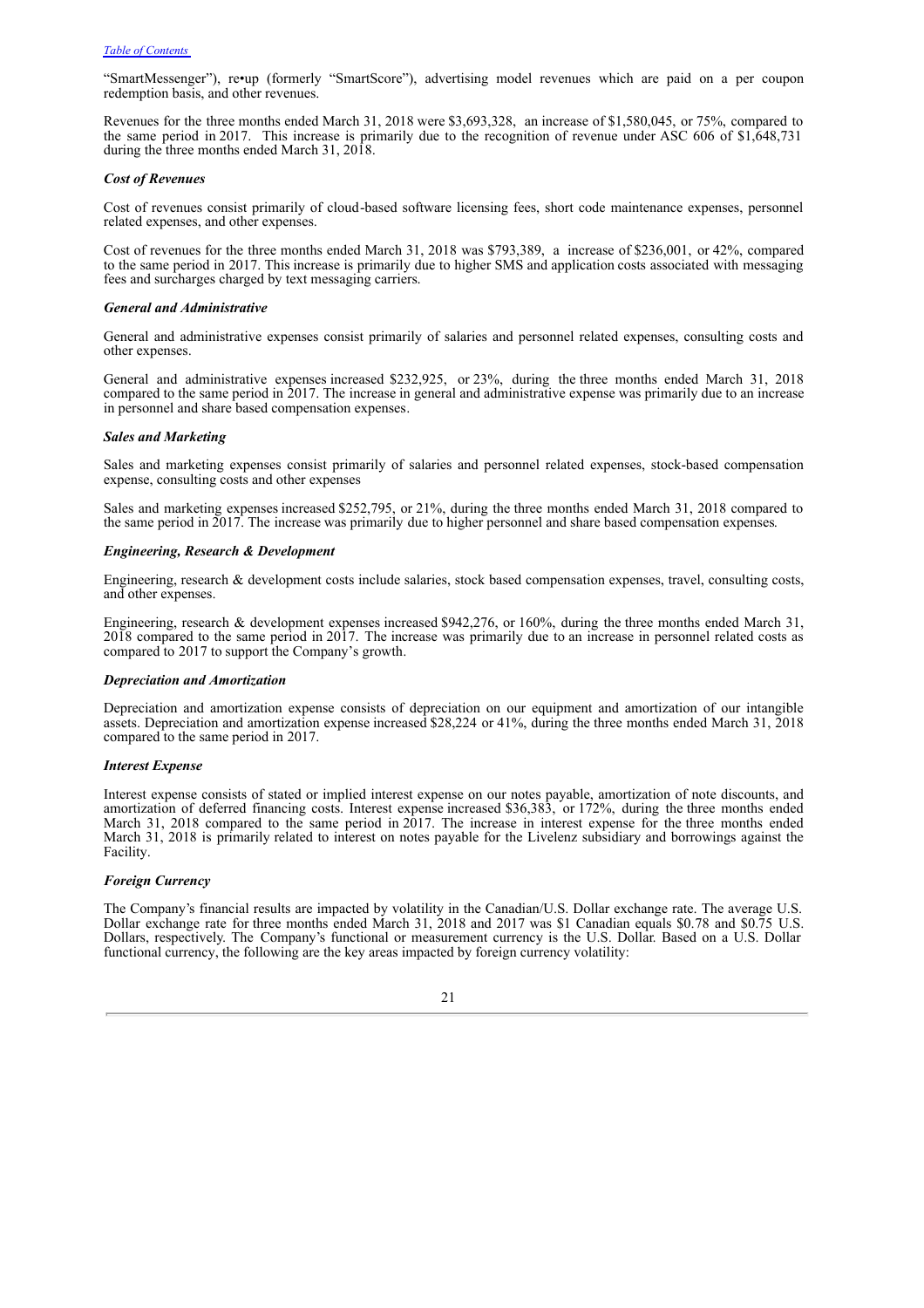- The Company sells products primarily in U.S. Dollars; therefore, reported revenues are not highly impacted by foreign currency volatility.
- · A portion of the Company's expenses are incurred in Canadian Dollars and therefore fluctuate in U.S. Dollars as the U.S. Dollar varies. A weaker U.S. Dollar results in an increase in translated expenses, and a stronger U.S. Dollar results in a decrease.
- · Changes in foreign currency rates also impact the translated value of the Company's working capital that is held in Canadian Dollars. Foreign exchange rate fluctuations result in foreign exchange gains or losses based upon movement in the translated value of Canadian working capital into U.S. Dollars.

The change in foreign currency was a loss of \$931 and \$4,120 for the three months ended March 31, 2018 and 2017, respectively.

#### **Liquidity and Capital Resources**

As of March 31, 2018, we had current assets of \$2,079,419, including \$419,373 in cash, andcurrent liabilities of \$4,128,934, resulting in a working capital deficit of \$2,049,515. During the three months ended March 31, 2018 we conducted a private placement of Notes in the aggregate principal amount of \$1,080,000, which are due March 30, 2020, and received gross proceeds of \$2,018,125 from the exercise of warrants.

We believe as of the date of this report, we have the working capital on hand, along with our expected cash flow from operations, to fund our current level of operations at least through the end of the next fiscal year. However, there can be no assurance that we will not require additional capital. If we require additional capital, we will seek to obtain additional working capital through the sale of our securities and, if available, bank lines of credit. However, there can be no assurance we will be able to obtain access to capital as and when needed and, if so, the terms of any available financing may not be subject to commercially reasonable terms.

#### *Cash Flows*

|                                                     | <b>Three Months Ended</b><br>March 31, |            |
|-----------------------------------------------------|----------------------------------------|------------|
|                                                     | 2018                                   | 2017       |
| Net cash provided by (used in):                     |                                        |            |
| Operating activities                                | $(1,336,541)$ \$                       | 236,853    |
| Investing activities                                | (32,026)                               | (255, 217) |
| Financing activities                                | 1,340,496                              | 38,051     |
| Effect of foreign currency translation on cash flow | (12,615)                               | (1,152)    |
| Net change in cash                                  | (40,686)                               | 18,535     |

#### *Operating Activities*

We used cash from operating activities totaling \$1,336,543 during the three months ended March 31, 2018 and provided cash of \$236,853 during the three months ended March 31, 2017. The operating activities included non-cash items related to the stock based compensation of \$252,842 and the adjustments related to ASC 606 of \$713.

#### *Investing Activities*

We used \$32,026 for investing activities during the three months ended March 31, 2018 consisted of \$18,078 in purchased equipment and \$13,948 of capitalized software development costs.

#### *Financing Activities*

Financing activities provided \$1,340,496 for the three months ended March 31, 2018 includes payments on notes payable of \$1,902,947, net proceeds from notes payable of \$1,080,000, and proceeds from the issuance of common stock of \$2,163,443.

#### **Critical Accounting Policies and Estimates**

Refer to Note 2, "Summary of Significant Accounting Polices," in the accompanying notes to the condensed consolidated financial statements for a discussion of recent accounting pronouncements.

#### **Off-Balance Sheet Arrangements**

We have no off-balance sheet arrangements.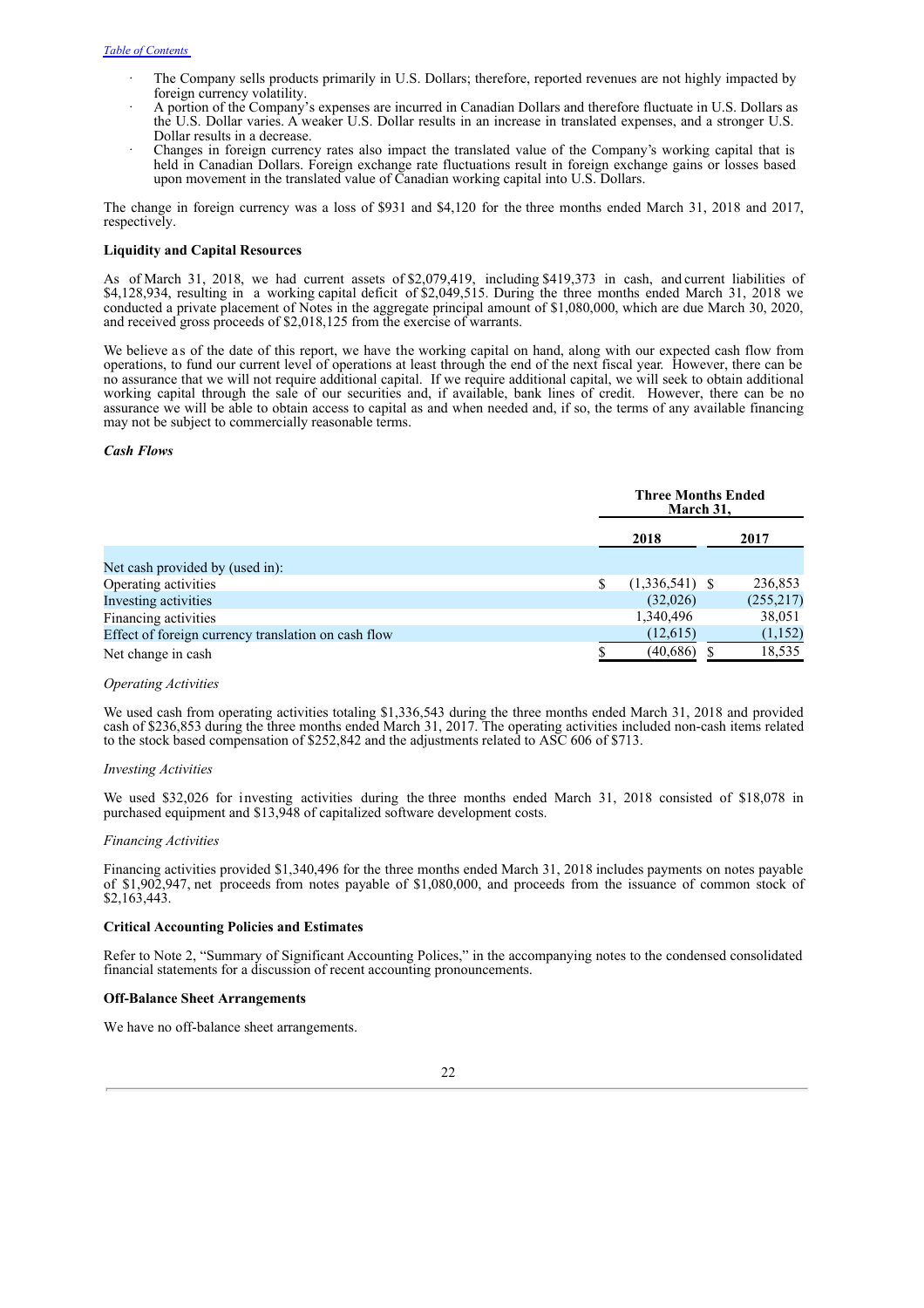#### **Item 3. Quantitative and Qualitative Disclosures about Market Risk.**

We are a smaller reporting company as defined by section  $10(f)(1)$  of Regulation S-K. As such, we are not required to provide the information set forth in this item.

#### **Item 4. Controls and Procedures.**

#### Evaluation of Disclosure Controls and Procedures

As required by Rule 13a-15(b) promulgated under the Securities Exchange Act of 1934, as amended (the "Exchange Act"), our management, with the participation of our Chief Executive Officer and Chief Financial Officer, evaluated the effectiveness of the design and operation of our disclosure controls and procedures, as defined in Exchange Act Rule 13a-15(e), as of the end of the period covered by this report. Disclosure controls and procedures are controls and other procedures that are designed to ensure that information required to be disclosed by us in the reports that we file or submit under the Exchange Act is recorded, processed, summarized and reported within the time periods specified in the SEC's rules and forms. Disclosure controls and procedures include, without limitation, controls and procedures designed to ensure that information required to be disclosed by us in the reports that we file under the Exchange Act is accumulated and communicated to our management, as appropriate to allow timely decisions regarding required disclosure. Based on this evaluation, our management, including our Chief Executive Officer and Chief Financial Officer, concluded that as of March 31, 2018 our disclosure controls and procedures were effective.

#### Changes in Internal Control

There were no changes in our internal control over financial reporting during the three months ended March 31, 2018 that have materially affected, or are reasonably likely to materially affect, our internal control over financial reporting.

## **PART II – OTHER INFORMATION**

#### **Item 1. Legal Proceedings**

From time to time, we are party to certain legal proceedings that arise in the ordinary course and are incidental to our business. There are currently no such pending proceedings to which we are a party that our management believes will have a material adverse effect on the Company's consolidated financial position or results of operations. However, future events or circumstances, currently unknown to management, will determine whether the resolution of pending or threatened litigation or claims will ultimately have a material effect on our consolidated financial position, liquidity or results of operations in any future reporting periods.

#### **Item 1A. Risk Factors**

Our Annual Report on Form 10-K for the year ended December 31, 2017 filed with the SEC on April 11, 2018 includes detailed discussions of our risk factors under the headings "Part I, Item 1A. Risk Factors" and "Part II, Item 1A. Risk Factors" respectively. You should carefully consider the risk factors discussed in our Annual Report on Form 10-K and Quarterly Report on Form 10-Q, as well as the other information in this report, which could materially harm our business, financial condition, results of operations, or the value of our common shares.

#### **Item 2. Unregistered Sales of Equity Securities and Use of Proceeds**

Between January 19, 2018 and March 31, 2018, we conducted an offer to the holders of our outstanding common stock purchase warrants pursuant to which our warrant holders will be permitted to exercise their warrants at a reduced exercise price for a period expiring on March 31, 2018. At the commencement of the warrant offer, there were warrants outstanding that entitled their holders to purchase 5,134,349 shares of our common stock at exercise prices of \$1.00 and \$1.20 per share. Pursuant to the offer, warrant holders exercised warrants to purchase 1,898,015 shares of our common stock, resulting in additional capital of \$1,898,015. We undertook this limited-time warrant exercise price reduction in order to raise additional capital without incurring further potential dilution to our stockholders. In addition, through the warrant holders' acceptance of our offer, we could significantly reduce the number of outstanding warrants and thereby simplify our capital structure. The warrant offer was conducted by our management and there were no commissions paid by us in connection with the solicitation.

During the quarter ended March 31, 2018, we issued 12,500 shares of our common stock, at a price of \$0.78 per share, for the gross proceeds of \$9,595 in conjunction with one employee that exercised vested stock options, and we issued 1,808 shares of our common stock in a cashless transaction related to a 25,000 warrant exercise.

All of the aforementioned shares were issued pursuant to section  $4(a)(2)$  of the Securities Act of 1933, as amended, and Rule 506 thereunder.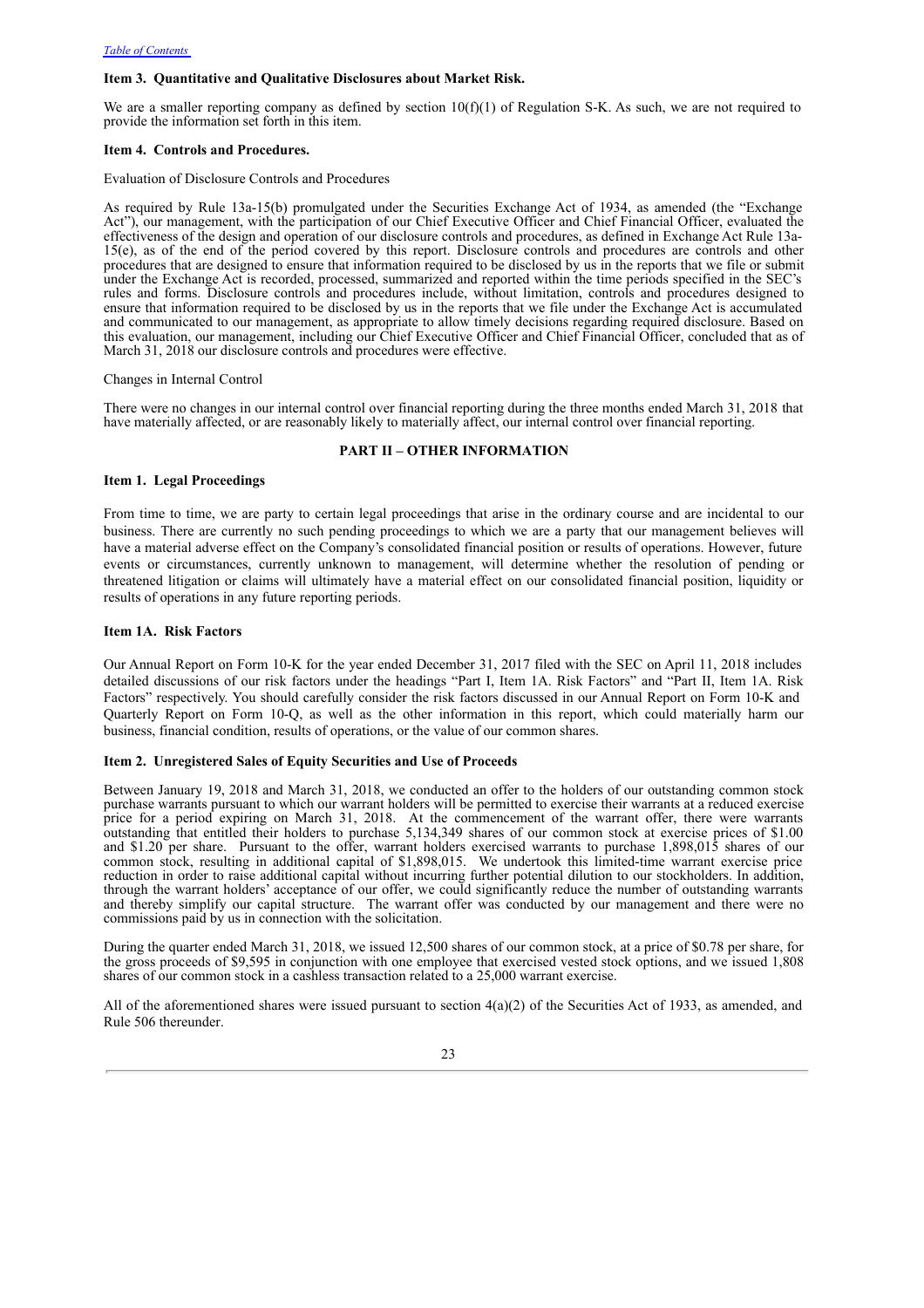## **Item 3. Defaults upon Senior Securities**

Not applicable.

## **Item 4. Mine Safety Disclosures**

Not applicable.

## **Item 5. Other Information**

Not applicable.

## **Item 6. Exhibits**

| Exhibit No. | Description                                                                                      |
|-------------|--------------------------------------------------------------------------------------------------|
| 31.1        | Certification by Chief Executive Officer pursuant to Section 302 of Sarbanes Oxley Act of 2002 * |
| 31.2        | Certification by Chief Financial Officer pursuant to Section 302 of Sarbanes Oxley Act of 2002 * |
| 32.1        | Certification Pursuant to 18 U.S.C. Section 1350 *                                               |
| 101.INS     | XBRL Instance Document *                                                                         |
| 101.SCH     | <b>XBRL Taxonomy Schema Document</b>                                                             |
| 101.CAL     | XBRL Taxonomy Calculation Linkbase Document *                                                    |
| 101.DEF     | XBRL Taxonomy Definition Linkbase Document *                                                     |
| 101.LAB     | XBRL Taxonomy Label Linkbase Document*                                                           |
| 101.PRE     | XBRL Taxonomy Presentation Linkbase Document *                                                   |

\* Filed electronically herewith

## **SIGNATURES**

Pursuant to the requirements of the Securities Exchange Act of 1934, as amended, the registrant has duly caused this report to be signed on its behalf by the undersigned thereunto duly authorized

## **Mobivity Holdings Corp.**

| Date: May 14, 2018 | By: | /s/ Dennis Becker<br>Dennis Becker<br>Chairman and Chief Executive<br>Officer<br>(Principal Executive Officer)   |
|--------------------|-----|------------------------------------------------------------------------------------------------------------------|
| Date: May 14, 2018 | By: | /s/ Charles B. Mathews<br>Charles B. Mathews<br>Chief Financial Officer<br><i>(Principal Accounting Officer)</i> |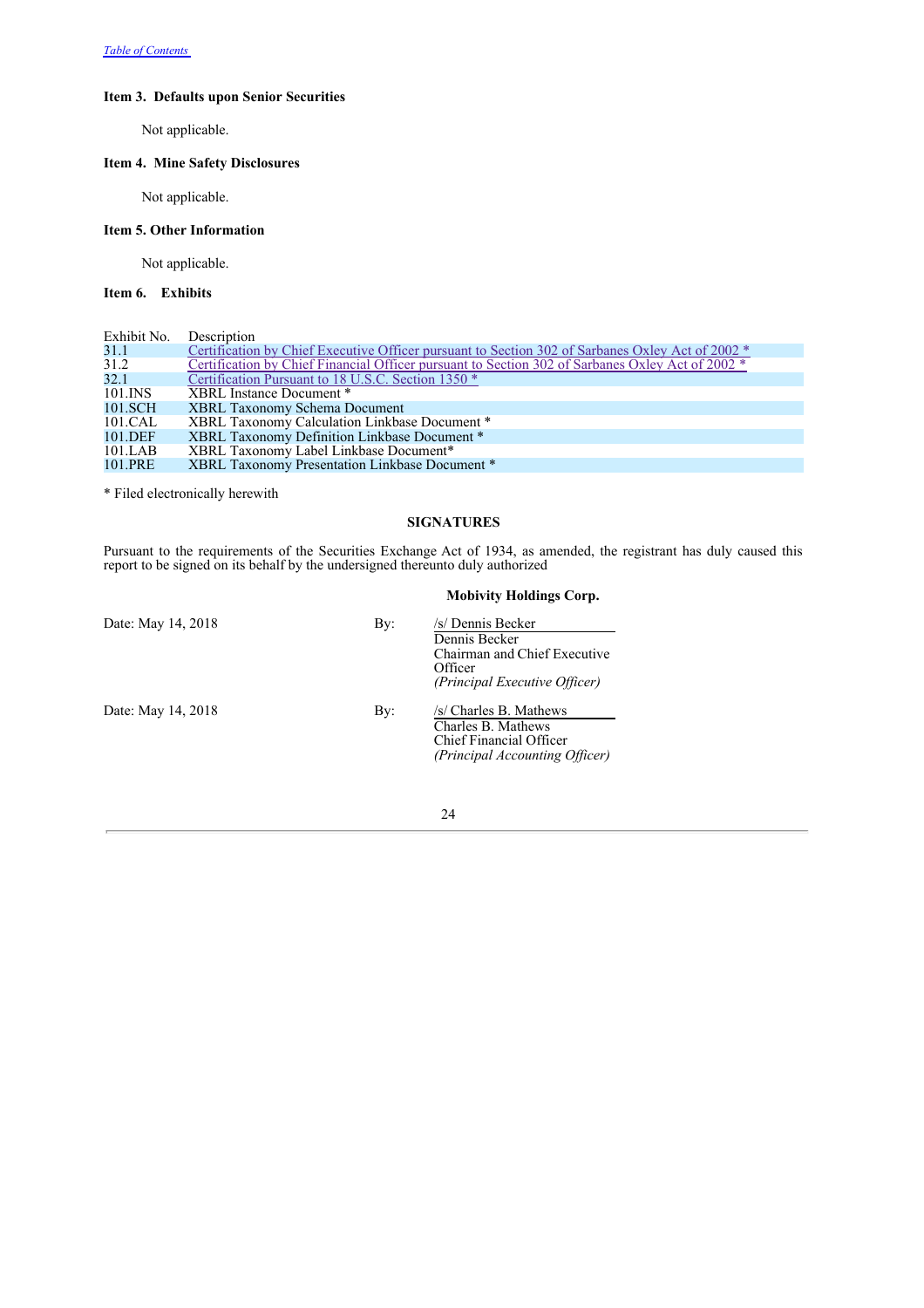#### **CERTIFICATION OF PRINCIPAL EXECUTIVE OFFICER Pursuant to Rule 13a-14(a) adopted pursuant to Section 302 of the Sarbanes-Oxley Act of 2002**

I, Dennis Becker, certify that:

- 1. I have reviewed this Quarterly Report on Form 10-Q of Mobivity Holdings Corp. for the quarter ended March 31,  $2018$
- 2. Based on my knowledge, this report does not contain any untrue statement of a material fact or omit to state a material fact necessary to make the statements made, in light of the circumstances under which such statements were made, not misleading with respect to the period covered by this report;
- 3. Based on my knowledge, the financial statements, and other financial information included in this report, fairly present in all material respects the financial condition, results of operations and cash flows of the registrant as of, and for, the periods presented in this report;
- 4. The registrant's other certifying officer and I are responsible for establishing and maintaining disclosure controls and procedures (as defined in Exchange Act Rules 13a-15(e) and 15d-15(e)) and internal control over financial reporting (as defined in Exchange Act Rules 13a-15(f) and  $1\overline{5d-15(f)}$  for the registrant and have:
	- (a) Designed such disclosure controls and procedures, or caused such disclosure controls and procedures to be designed under our supervision, to ensure that material information relating to the registrant, including its consolidated subsidiaries, is made known to us by others within those entities, particularly during the period in which this report is being prepared;
	- (b) Designed such internal control over financial reporting, or caused such internal control over financial reporting to be designed under our supervision, to provide reasonable assurance regarding the reliability of financial reporting and the preparation of financial statements for external purposes in accordance with generally accepted accounting principles;
	- (c) Evaluated the effectiveness of the registrant's disclosure controls and procedures and presented in this report our conclusions about the effectiveness of the disclosure controls and procedures, as of the end of the period covered by this report based on such evaluation; and
	- (d) Disclosed in this report any change in the registrant's internal control over financial reporting that occurred during the registrant's most recent fiscal quarter (the registrant's fourth fiscal quarter in the case of an annual report) that has materially affected, or is reasonably likely to materially affect, the registrant's internal control over financial reporting; and
- 5. The registrant's other certifying officer and I have disclosed, based on our most recent evaluation of internal control over financial reporting, to the registrant's auditors and the audit committee of the registrant's board of directors (or persons performing the equivalent functions):
	- (a) All significant deficiencies and material weaknesses in the design or operation of internal control over financial reporting which are reasonably likely to adversely affect the registrant's ability to record, process, summarize and report financial information; and
	- (b) Any fraud, whether or not material, that involves management or other employees who have a significant role in the registrant's internal control over financial reporting.

Date: May 14, 2018 By: */s/ Dennis Becker*

Dennis Becker Chairman and Chief Executive Officer (Principal Executive Officer)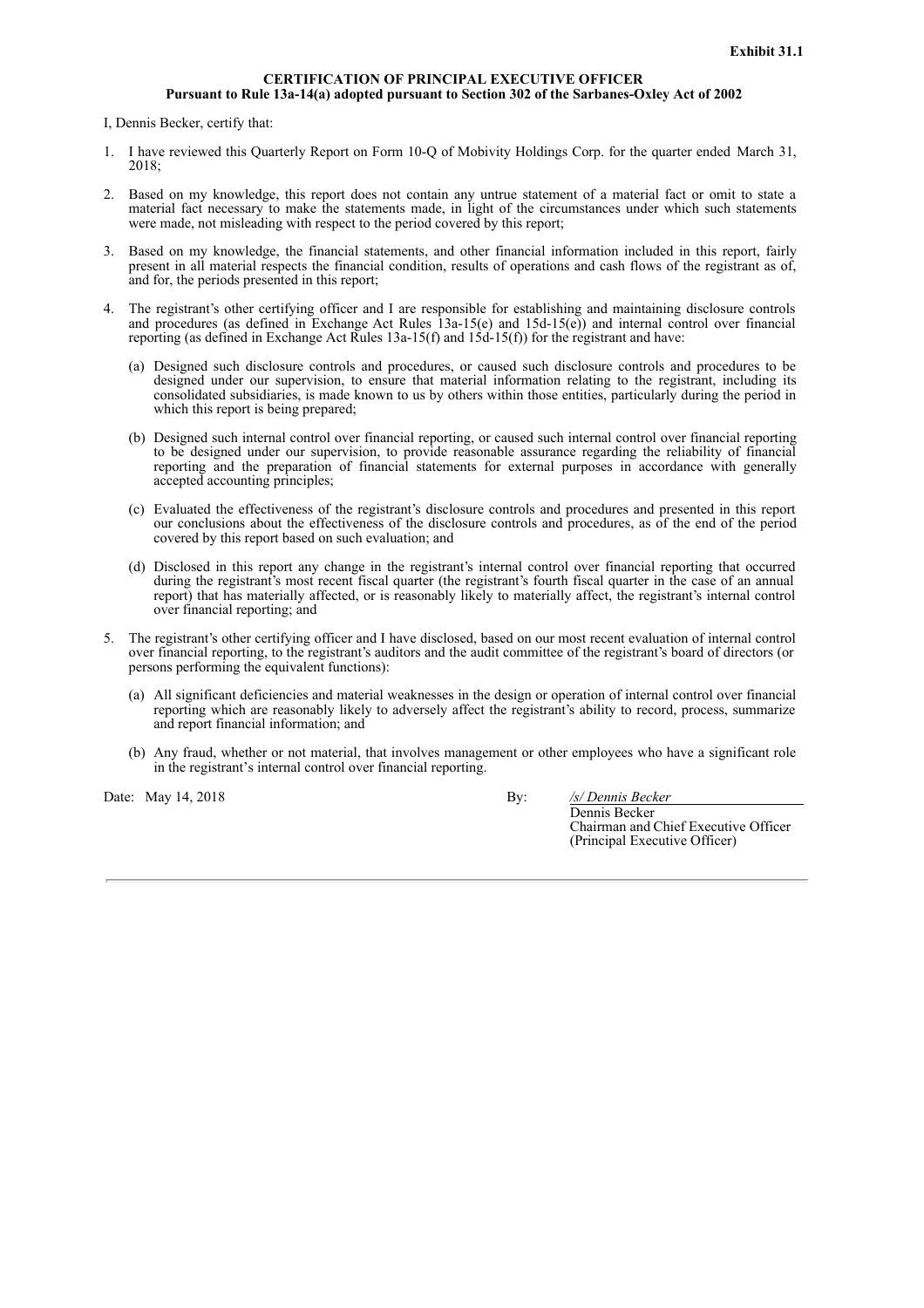#### **CERTIFICATION OF CHIEF FINANCIAL OFFICER Pursuant to Rule 13a-14(a) adopted pursuant to Section 302 of the Sarbanes-Oxley Act of 2002**

I, Charles B. Mathews, certify that:

- 1. I have reviewed this Quarterly Report on Form 10-Q of Mobivity Holdings Corp. for the quarter ended March 31,  $2018$
- 2. Based on my knowledge, this report does not contain any untrue statement of a material fact or omit to state a material fact necessary to make the statements made, in light of the circumstances under which such statements were made, not misleading with respect to the period covered by this report;
- 3. Based on my knowledge, the financial statements, and other financial information included in this report, fairly present in all material respects the financial condition, results of operations and cash flows of the registrant as of, and for, the periods presented in this report;
- 4. The registrant's other certifying officer and I are responsible for establishing and maintaining disclosure controls and procedures (as defined in Exchange Act Rules 13a-15(e) and 15d-15(e)) and internal control over financial reporting (as defined in Exchange Act Rules 13a-15(f) and 15d-15(f)) for the registrant and have:
	- (a) Designed such disclosure controls and procedures, or caused such disclosure controls and procedures to be designed under our supervision, to ensure that material information relating to the registrant, including its consolidated subsidiaries, is made known to us by others within those entities, particularly during the period in which this report is being prepared;
	- (b) Designed such internal control over financial reporting, or caused such internal control over financial reporting to be designed under our supervision, to provide reasonable assurance regarding the reliability of financial reporting and the preparation of financial statements for external purposes in accordance with generally accepted accounting principles;
	- (c) Evaluated the effectiveness of the registrant's disclosure controls and procedures and presented in this report our conclusions about the effectiveness of the disclosure controls and procedures, as of the end of the period covered by this report based on such evaluation; and
	- (d) Disclosed in this report any change in the registrant's internal control over financial reporting that occurred during the registrant's most recent fiscal quarter (the registrant's fourth fiscal quarter in the case of an annual report) that has materially affected, or is reasonably likely to materially affect, the registrant's internal control over financial reporting; and
- 5. The registrant's other certifying officer and I have disclosed, based on our most recent evaluation of internal control over financial reporting, to the registrant's auditors and the audit committee of the registrant's board of directors (or persons performing the equivalent functions):
	- (a) All significant deficiencies and material weaknesses in the design or operation of internal control over financial reporting which are reasonably likely to adversely affect the registrant's ability to record, process, summarize and report financial information; and
	- (b) Any fraud, whether or not material, that involves management or other employees who have a significant role in the registrant's internal control over financial reporting.

Date: May 14, 2018 **By:** */s/ Charles B. Mathews* **By:** */s/ Charles B. Mathews* Charles B. Mathews Chief Financial Officer